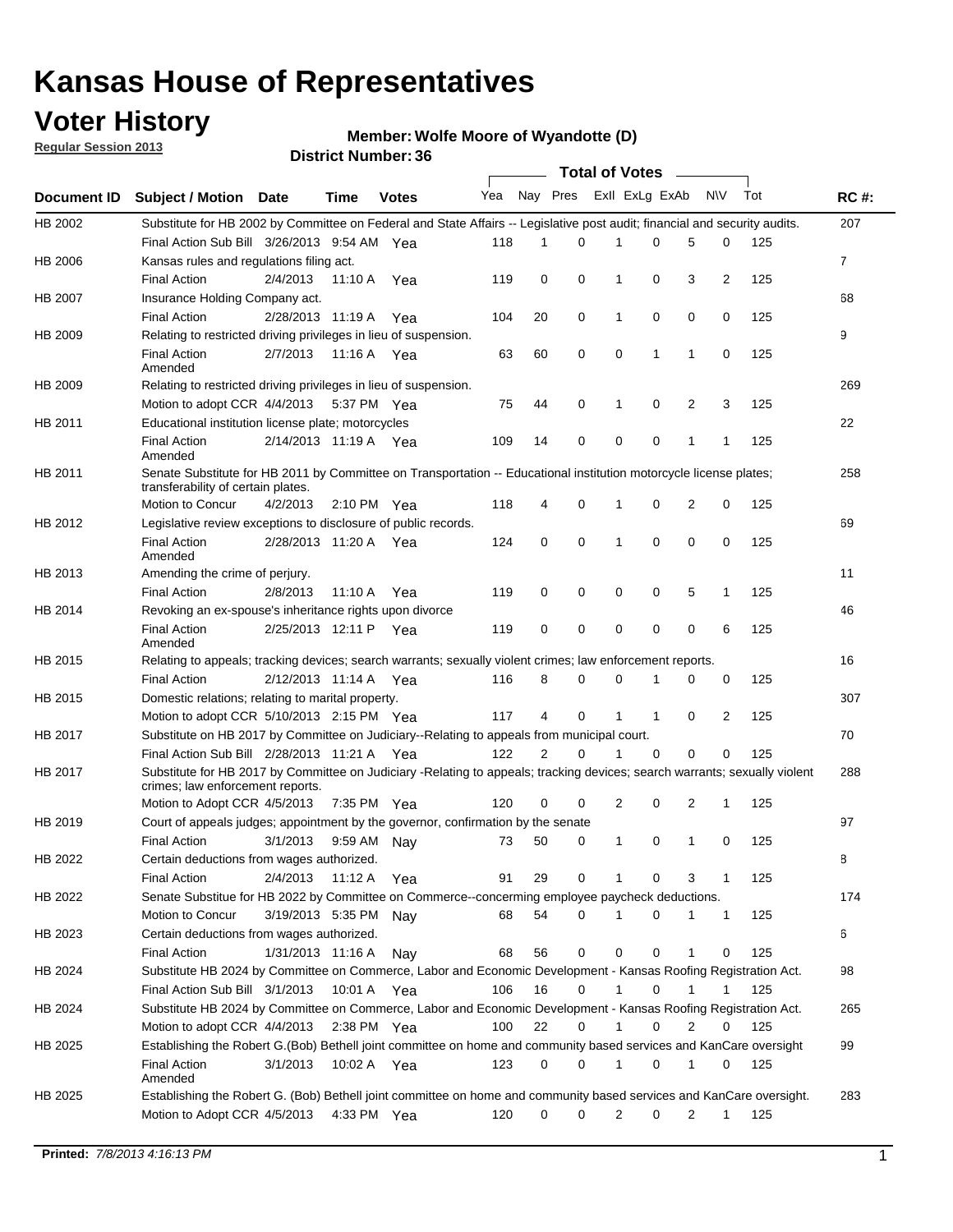## **Voter History**

**Regular Session 2013**

#### **Member: Wolfe Moore of Wyandotte (D)**

|             |                                                                                                                                                                                                                                                       |                       | טט. וסמוווטנו ועוווסו |              |     |    | <b>Total of Votes</b>   |                |                |   |              |     |     |
|-------------|-------------------------------------------------------------------------------------------------------------------------------------------------------------------------------------------------------------------------------------------------------|-----------------------|-----------------------|--------------|-----|----|-------------------------|----------------|----------------|---|--------------|-----|-----|
| Document ID | <b>Subject / Motion</b>                                                                                                                                                                                                                               | Date                  | Time                  | <b>Votes</b> | Yea |    | Nay Pres Exll ExLg ExAb |                |                |   | <b>NV</b>    | Tot | RC# |
| HB 2028     | Providing for venue in Shawnee County District Court in certain forfeiture proceedings                                                                                                                                                                |                       |                       |              |     |    |                         |                |                |   |              |     | 12  |
|             | <b>Final Action</b><br>Amended                                                                                                                                                                                                                        | 2/8/2013              | 11:12 A Yea           |              | 119 | 1  | 0                       | $\mathbf 0$    | 0              | 5 | 0            | 125 |     |
| HB 2028     | Providing for venue in Shawnee County District Court in certain forfeiture proceedings                                                                                                                                                                |                       |                       |              |     |    |                         |                |                |   |              |     | 199 |
|             | Motion to Concur                                                                                                                                                                                                                                      | 3/25/2013 9:36 AM Yea |                       |              | 120 | 0  | 0                       | 2              | 0              | 2 | $\mathbf{1}$ | 125 |     |
| HB 2030     | Creating wounded warrior deer hunting permits for injured combat veterans.                                                                                                                                                                            |                       |                       |              |     |    |                         |                |                |   |              |     | 25  |
|             | <b>Final Action</b><br>Amended                                                                                                                                                                                                                        | 2/15/2013 11:16 A     |                       | Yea          | 115 | 0  | 0                       | 2              | $\overline{2}$ | 3 | 3            | 125 |     |
| HB 2033     | Concerning the regulation of knives                                                                                                                                                                                                                   |                       |                       |              |     |    |                         |                |                |   |              |     | 143 |
|             | <b>Final Action</b>                                                                                                                                                                                                                                   | 3/7/2013              | 12:12 P               | Nav          | 93  | 28 | 0                       | 1              | 0              | 3 | 0            | 125 |     |
| HB 2033     | Concerning the regulation of knives.                                                                                                                                                                                                                  |                       |                       |              |     |    |                         |                |                |   |              |     | 270 |
|             | Motion to adopt CCR $4/4/2013$ 5:43 PM                                                                                                                                                                                                                |                       |                       | Nay          | 95  | 26 | $\mathbf 0$             | 1              | 0              | 3 | 0            | 125 |     |
| HB 2034     | Human trafficking; crimes of commercial sexual exploitation of a child, selling sexual relations, promoting the sale of sexual<br>relations and buying sexual relations; children in need of care; staff secure faciliies.                            |                       |                       |              |     |    |                         |                |                |   |              |     | 17  |
|             | <b>Final Action</b><br>Amended                                                                                                                                                                                                                        | 2/12/2013 11:16 A Yea |                       |              | 124 | 0  | 0                       | 0              | 1              | 0 | 0            | 125 |     |
| HB 2034     | S Sub for HB 2034 by Committee on Judiciary - Human trafficking; crimes of commercial sexual exploitation of a child, selling<br>sexual relations, promoting the sale of sexual relations and buying sexual relations; children in need of care;staff |                       |                       |              |     |    |                         |                |                |   |              |     | 282 |
|             | Motion to Adopt CCR 4/5/2013 4:18 PM Yea                                                                                                                                                                                                              |                       |                       |              | 120 | 0  | 0                       | 2              | $\mathbf 0$    | 2 | 1            | 125 |     |
| HB 2035     | Cities; experience requirements for plumbers, electricians and certain mechanical contractors.                                                                                                                                                        |                       |                       |              |     |    |                         |                |                |   |              |     | 29  |
|             | <b>Final Action</b>                                                                                                                                                                                                                                   | 2/18/2013 11:16 A     |                       | Yea          | 117 | 2  | 0                       | 2              | 0              | 4 | 0            | 125 |     |
| HB 2037     | Public property; religious displays; other displays.                                                                                                                                                                                                  |                       |                       |              |     |    |                         |                |                |   |              |     | 176 |
|             | <b>Final Action</b>                                                                                                                                                                                                                                   | 3/20/2013 10:27 A Yea |                       |              | 120 | 3  | $\mathbf 0$             | 1              | 0              | 1 | 0            | 125 |     |
| HB 2041     | Criminal history record information; definition; municipal court reporting; district court reporting.                                                                                                                                                 |                       |                       |              |     |    |                         |                |                |   |              |     | 19  |
|             | <b>Final Action</b>                                                                                                                                                                                                                                   | 2/13/2013 11:23 A     |                       | Yea          | 119 | 3  | 0                       | 0              | 0              | 3 | 0            | 125 |     |
| HB 2042     | Appraisal of property for taxation purposes; appeals; changes.                                                                                                                                                                                        |                       |                       |              |     |    |                         |                |                |   |              |     | 158 |
|             | <b>Final Action</b><br>Amended                                                                                                                                                                                                                        | 3/18/2013 11:19 A     |                       | Yea          | 109 | 12 | 0                       | $\overline{2}$ | 0              | 2 | 0            | 125 |     |
| HB 2043     | Aggravated battery; driving under the influence.                                                                                                                                                                                                      |                       |                       |              |     |    |                         |                |                |   |              |     | 100 |
|             | <b>Final Action</b><br>Amended                                                                                                                                                                                                                        | 3/1/2013              | 10:03 A Yea           |              | 123 | 0  | 0                       | 1              | 0              | 1 | $\Omega$     | 125 |     |
| HB 2043     | Senate Substitute for HB 2043 by Committee on Judiciary - Attorney general; duties and responsibilities; notice of intent to<br>seek the death penalty.                                                                                               |                       |                       |              |     |    |                         |                |                |   |              |     | 271 |
|             | Motion to adopt CCR 4/4/2013                                                                                                                                                                                                                          |                       | 5:48 PM               | Yea          | 121 | 0  | 0                       |                | 0              | 3 | 0            | 125 |     |
| HB 2044     | Increasing the penalty for a person who distributes a controlled substance that causes great bodily harm or death.                                                                                                                                    |                       |                       |              |     |    |                         |                |                |   |              |     | 101 |
|             | <b>Final Action</b><br>Amended                                                                                                                                                                                                                        | 3/1/2013              | 10:05 A               | Yea          | 112 | 11 | 0                       |                | 0              |   | 0            | 125 |     |
| HB 2047     | Requiring certain municipalities to vote to increase property tax revenues over previous year when such increase exceeds<br>inflation; publication.                                                                                                   |                       |                       |              |     |    |                         |                |                |   |              |     | 186 |
|             | <b>Final Action</b><br>Amended                                                                                                                                                                                                                        | 3/21/2013 11:29 A Nay |                       |              | 68  | 53 | 0                       | 1              | 0              | 3 | 0            | 125 |     |
| HB 2049     | Kansas department of agriculture; increasing certain fees and eliminating sunsets on various program fees.                                                                                                                                            |                       |                       |              |     |    |                         |                |                |   |              |     | 59  |
|             | <b>Final Action</b><br>Amended                                                                                                                                                                                                                        | 2/27/2013 12:23 P Yea |                       |              | 77  | 46 | 0                       | 1              | 0              |   | 0            | 125 |     |
| HB 2049     | Kansas department of agriculture; increasing certain fees; concerning sunsets on various program fees.                                                                                                                                                |                       |                       |              |     |    |                         |                |                |   |              |     | 324 |
|             | Motion to adopt CCR 6/2/2013                                                                                                                                                                                                                          |                       | 12:28 A               | <b>NV</b>    | 45  | 64 | 0                       | 1              | 0              | 6 | 9            | 125 |     |
| HB 2050     | Agriculture; agricultural chemical registration; pesticide business liablity insurance; repeal of the Kansas agricultural liming<br>materials act.                                                                                                    |                       |                       |              |     |    |                         |                |                |   |              |     | 60  |
|             | <b>Final Action</b><br>Amended                                                                                                                                                                                                                        | 2/27/2013 12:25 P     |                       | Yea          | 103 | 20 | 0                       | 1              | 0              | 1 | 0            | 125 |     |
| HB 2051     | Substitute for HB 2051 by Committee on Agriculture and Natural Resources--Amending provisions relating to dams,<br>obstructions, sstreams and water flex accounts and transfer permits.                                                               |                       |                       |              |     |    |                         |                |                |   |              |     | 50  |
|             | Final Action Sub Bill 2/26/2013 2:12 PM Yea                                                                                                                                                                                                           |                       |                       |              | 117 | 2  | 0                       | 0              | 0              | 0 | 6            | 125 |     |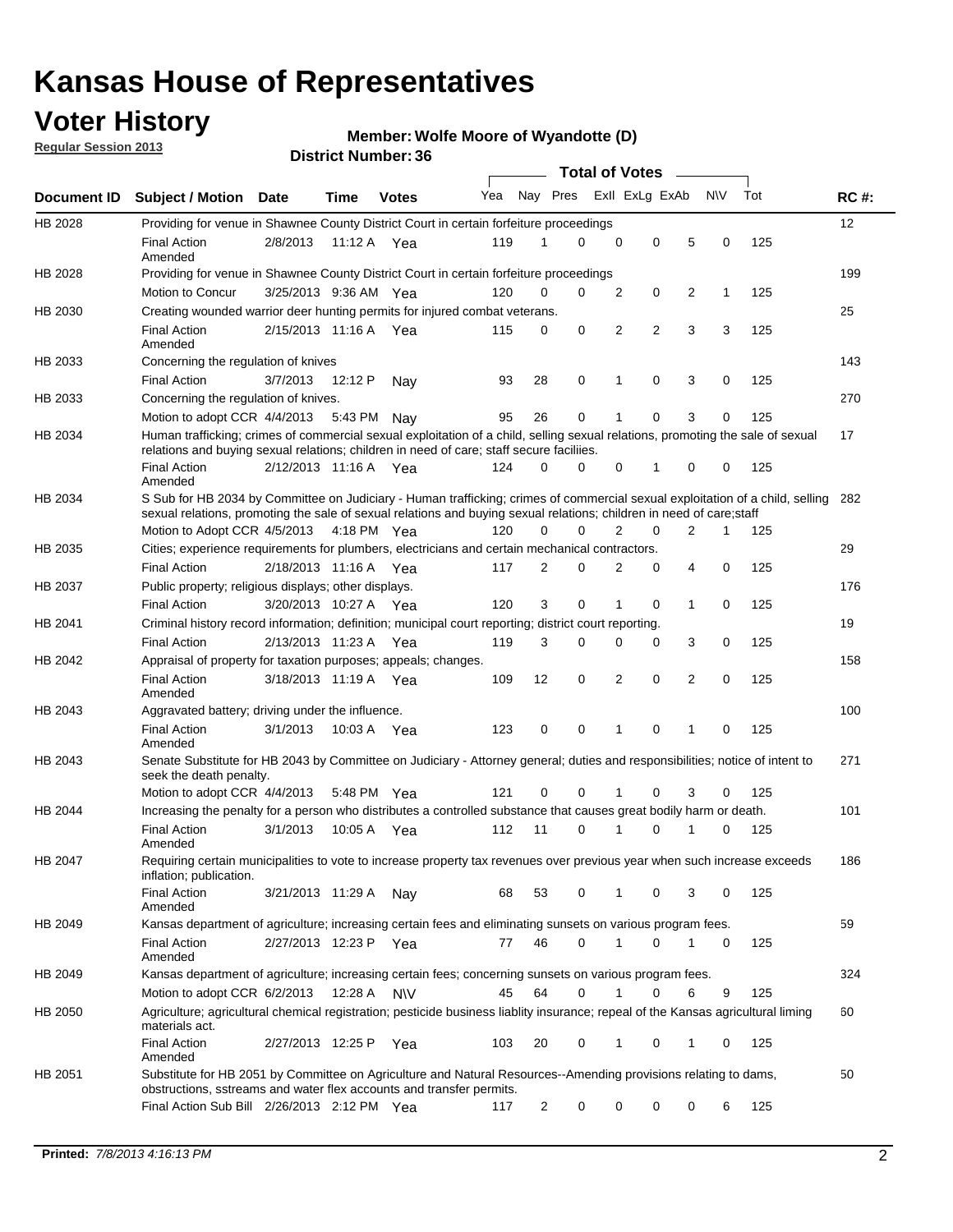## **Voter History**

**Member: Wolfe Moore of Wyandotte (D)** 

**Regular Session 2013**

|             |                                                                                                                                                                                                                                          |                       |             | טט. וסמוווטנו ועוווסו |     |                |          | <b>Total of Votes</b> |                | $\sim$         |                |             |     |             |
|-------------|------------------------------------------------------------------------------------------------------------------------------------------------------------------------------------------------------------------------------------------|-----------------------|-------------|-----------------------|-----|----------------|----------|-----------------------|----------------|----------------|----------------|-------------|-----|-------------|
| Document ID | <b>Subject / Motion Date</b>                                                                                                                                                                                                             |                       | <b>Time</b> | <b>Votes</b>          | Yea |                | Nay Pres |                       | Exll ExLg ExAb |                |                | <b>NV</b>   | Tot | <b>RC#:</b> |
| HB 2052     | Discharging a firearm inside or into a city; unlawful acts; exceptions.                                                                                                                                                                  |                       |             |                       |     |                |          |                       |                |                |                |             |     | 155         |
|             | <b>Final Action</b><br>Amended                                                                                                                                                                                                           | 3/14/2013 11:20 A Yea |             |                       | 121 | $\overline{2}$ | 0        |                       | 0              | 0              | $\overline{2}$ | 0           | 125 |             |
| HB 2052     | Senate Substitute for HB 2052 by Committee on Federal and State Affairs - Concerning firearms; personal and family<br>protection act; concealed handguns in public building; other changes; unlawful discharge of a firearm inside city. |                       |             |                       |     |                |          |                       |                |                |                |             |     | 300         |
|             | Motion to Adopt CCR 4/5/2013 10:24 P                                                                                                                                                                                                     |                       |             | Nav                   | 104 | 16             | $\Omega$ |                       | 2              | 0              | 2              | 1           | 125 |             |
| HB 2055     | Personal and Familly Protection Act; public buildings; adequate security.                                                                                                                                                                |                       |             |                       |     |                |          |                       |                |                |                |             |     | 156         |
|             | <b>Final Action</b><br>Amended                                                                                                                                                                                                           | 3/14/2013 11:26 A     |             | Nav                   | 84  | 38             | 0        |                       | 0              | 0              | 2              | 1           | 125 |             |
| HB 2057     | Concerning property taxation; relating to county appraisers; appointing interim appraiser.                                                                                                                                               |                       |             |                       |     |                |          |                       |                |                |                |             |     | 208         |
|             | <b>Final Action</b>                                                                                                                                                                                                                      | 3/26/2013 9:55 AM Yea |             |                       | 119 | 0              | 0        |                       | $\mathbf{1}$   | 0              | 5              | 0           | 125 |             |
| HB 2058     | Taxation of helium and certain other gases under mineral severance tax, and prohibition of certain refunds related thereto.                                                                                                              |                       |             |                       |     |                |          |                       |                |                |                |             |     | 159         |
|             | <b>Final Action</b>                                                                                                                                                                                                                      | 3/18/2013 11:21 A Yea |             |                       | 119 | 2              | 0        |                       | $\overline{2}$ | $\Omega$       | 2              | $\Omega$    | 125 |             |
| HB 2059     | Income tax deductions and modifications and severance tax exemptions; basis of partner's interest and shareholder's stock;<br>statutory clarification.                                                                                   |                       |             |                       |     |                |          |                       |                |                |                |             |     | 14          |
|             | <b>Final Action</b><br>Amended                                                                                                                                                                                                           | 2/11/2013 11:42 A     |             | Yea                   | 122 | 2              | 0        |                       | 0              | 0              | 1              | 0           | 125 |             |
| HB 2059     | Income tax deductions and modifications and severance tax exemptions; basis of partner's interest and shareholder's stock;<br>statutory clarification.                                                                                   |                       |             |                       |     |                |          |                       |                |                |                |             |     | 293         |
|             | Motion to Concur                                                                                                                                                                                                                         | 4/5/2013              | 8:14 PM     | Nav                   | 0   | - 120          | 0        |                       | 2              | 0              | $\overline{2}$ | 1           | 125 |             |
| HB 2059     | Income tax rates, deductions and credits; rural opportunity zones; sales tax rates and distribution of revenue; severance tax;<br>and property tax exemptions for IRB property and property damaged by natural disaster.                 |                       |             |                       |     |                |          |                       |                |                |                |             |     | 322         |
|             | Motion to adopt CCR 6/2/2013                                                                                                                                                                                                             |                       | 12:11 A     | <b>NV</b>             | 69  | 45             | 0        |                       | $\mathbf{1}$   | $\Omega$       | 6              | 4           | 125 |             |
| HB 2060     | Prohibiting certain confined persons from receiving food sales tax refunds and homestead property tax refunds.                                                                                                                           |                       |             |                       |     |                |          |                       |                |                |                |             |     | 10          |
|             | <b>Final Action</b><br>Amended                                                                                                                                                                                                           | 2/7/2013              | 11:18 A     | Yea                   | 123 | $\mathbf 0$    | 0        |                       | $\Omega$       | 1              | 1              | 0           | 125 |             |
| HB 2065     | Creating the crime of home improvement fraud.                                                                                                                                                                                            |                       |             |                       |     |                |          |                       |                |                |                |             |     | 20          |
|             | <b>Final Action</b><br>Amended                                                                                                                                                                                                           | 2/13/2013 11:26 A Yea |             |                       | 106 | 16             | 0        |                       | $\mathbf 0$    | 0              | 3              | 0           | 125 |             |
| HB 2066     | Physical therapists; evaluation and treatment of patients.                                                                                                                                                                               |                       |             |                       |     |                |          |                       |                |                |                |             |     | 26          |
|             | <b>Final Action</b><br>Amended                                                                                                                                                                                                           | 2/15/2013 11:18 A Yea |             |                       | 98  | 16             | 0        |                       | 2              | $\overline{2}$ | 3              | 4           | 125 |             |
| HB 2067     | Board of nursing; assistant attorneys general.                                                                                                                                                                                           |                       |             |                       |     |                |          |                       |                |                |                |             |     | 15          |
|             | <b>Final Action</b>                                                                                                                                                                                                                      | 2/11/2013 11:44 A Yea |             |                       | 123 | 1              | 0        |                       | 0              | 0              | 1              | 0           | 125 |             |
| HB 2069     | Public policy; certain city ordinances and county resolutions declared void.                                                                                                                                                             |                       |             |                       |     |                |          |                       |                |                |                |             |     | 102         |
|             | <b>Final Action</b><br>Amended                                                                                                                                                                                                           | 3/1/2013              | 10:06 A     | Nav                   | 92  | 31             | $\Omega$ |                       | 1              | $\Omega$       | 1              | $\mathbf 0$ | 125 |             |
| HB 2069     | Public policy; certain city ordinances and county resolutions declared void.                                                                                                                                                             |                       |             |                       |     |                |          |                       |                |                |                |             |     | 292         |
|             | <b>Motion to Concur</b>                                                                                                                                                                                                                  | 4/5/2013              |             | 8:04 PM Nay           | 88  | 32             | 0        |                       | 2              | 0              | $\overline{2}$ | 1           | 125 |             |
| HB 2070     | Appearance bond conditions; surety and bounty hunter regulation.                                                                                                                                                                         |                       |             |                       |     |                |          |                       |                |                |                |             |     | 103         |
|             | <b>Final Action</b><br>Amended                                                                                                                                                                                                           | 3/1/2013              |             | 10:08 A Yea           | 122 | $\mathbf{1}$   | 0        |                       | $\mathbf{1}$   | 0              | 1              | 0           | 125 |             |
| HB 2074     | Cities and counties; solid waste disposal areas; restrictions.                                                                                                                                                                           |                       |             |                       |     |                |          |                       |                |                |                |             |     | 139         |
|             | <b>Emergency Final</b><br><b>Action Amend</b>                                                                                                                                                                                            | 3/1/2013              |             | 1:11 PM Yea           | 102 | 19             | 0        |                       | 1              | 0              | 1              | 2           | 125 |             |
| HB 2075     | Cities; qualifications and rehabilitation of abandoned property.                                                                                                                                                                         |                       |             |                       |     |                |          |                       |                |                |                |             |     | 61          |
|             | <b>Final Action</b><br>Amended                                                                                                                                                                                                           | 2/27/2013 12:27 P     |             | Yea                   | 72  | 51             | 0        |                       | 1              | 0              | 1              | 0           | 125 |             |
| HB 2077     | Granting professional licenses to military service members.<br><b>Final Action</b><br>Amended                                                                                                                                            | 2/26/2013 2:13 PM Yea |             |                       | 119 | 0              | 0        |                       | $\overline{2}$ | 0              | $\overline{2}$ | 2           | 125 | 51          |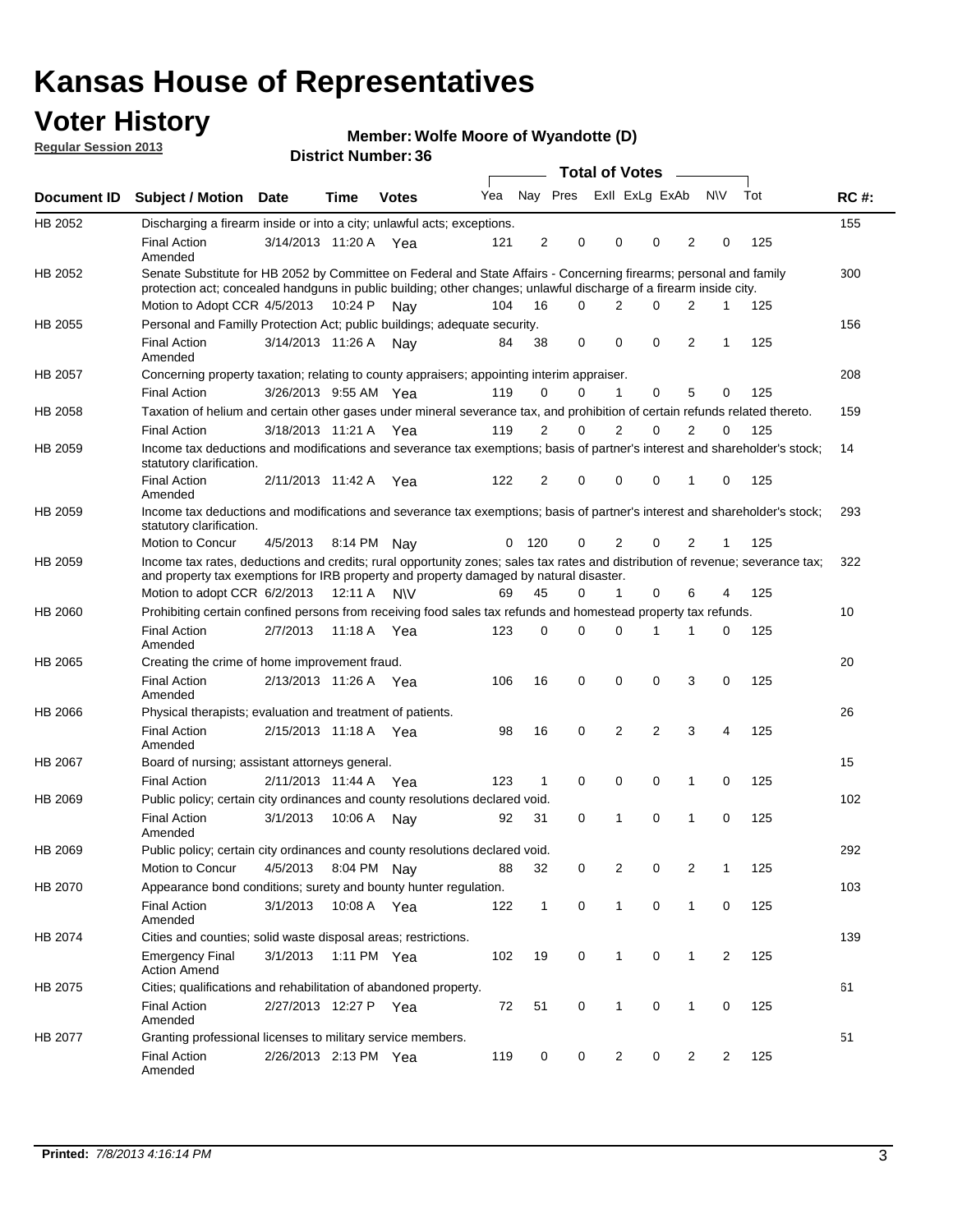## **Voter History**

**Member: Wolfe Moore of Wyandotte (D)** 

**Regular Session 2013**

|             |                                                                                                                                                                                                       |                       |             |              |     |              |             | <b>Total of Votes</b> |   | $\sim$ |           |     |             |
|-------------|-------------------------------------------------------------------------------------------------------------------------------------------------------------------------------------------------------|-----------------------|-------------|--------------|-----|--------------|-------------|-----------------------|---|--------|-----------|-----|-------------|
| Document ID | <b>Subject / Motion Date</b>                                                                                                                                                                          |                       | Time        | <b>Votes</b> | Yea | Nay Pres     |             | Exll ExLg ExAb        |   |        | <b>NV</b> | Tot | <b>RC#:</b> |
| HB 2078     | Authorizing certain licensing boards to accept education, training or experience completed in the military towards licensure in 52<br>this state.                                                     |                       |             |              |     |              |             |                       |   |        |           |     |             |
|             | <b>Final Action</b><br>Amended                                                                                                                                                                        | 2/26/2013 2:14 PM Yea |             |              | 119 | 0            | 0           | 2                     | 0 | 2      | 2         | 125 |             |
| HB 2078     | Authorizing certain licensing boards to accept education, training or experience of military service members towards obtaining 275<br>licensure in this state.                                        |                       |             |              |     |              |             |                       |   |        |           |     |             |
|             | Motion to adopt CCR 4/5/2013                                                                                                                                                                          |                       | 11:42 A     | Yea          | 120 | 0            | 0           | 2                     | 0 | 3      | 0         | 125 |             |
| HB 2081     | Forfeiture of property related to violations of certain criminal acts.                                                                                                                                |                       |             |              |     |              |             |                       |   |        |           |     | 18          |
|             | <b>Final Action</b><br>Amended                                                                                                                                                                        | 2/12/2013 11:17 A Yea |             |              | 124 | 0            | $\mathbf 0$ | 0                     | 1 | 0      | 0         | 125 |             |
| HB 2081     | Forfeiture of property related to violations of certain criminal acts.                                                                                                                                |                       |             |              |     |              |             |                       |   |        |           |     | 306         |
|             | Motion to adopt CCR 5/10/2013 10:38 A                                                                                                                                                                 |                       |             | Yea          | 121 | 0            | 0           | 1                     | 1 | 2      | 0         | 125 |             |
| HB 2083     | Public employees relations boards; assessment of certain costs.                                                                                                                                       |                       |             |              |     |              |             |                       |   |        |           |     | 104         |
|             | <b>Final Action</b><br>Amended                                                                                                                                                                        | 3/1/2013              | 10:09 A     | Nay          | 87  | 36           | 0           | 1                     | 0 | 1      | 0         | 125 |             |
| HB 2084     | Tax credits for community services contributions; youth apprenticeship and entrepreneurship.                                                                                                          |                       |             |              |     |              |             |                       |   |        |           |     | 105         |
|             | <b>Final Action</b><br>Amended                                                                                                                                                                        | 3/1/2013              | 10:11 A Yea |              | 120 | 3            | $\Omega$    | 1                     | 0 | 1      | 0         | 125 |             |
| HB 2084     | Tax credits for community services contributions; youth apprenticeship and entrepreneurship.                                                                                                          |                       |             |              |     |              |             |                       |   |        |           |     | 316         |
|             | Sub Motion to Concur 5/24/2013 9:33 AM                                                                                                                                                                |                       |             | Nav          | 5   | 109          | 0           |                       | 0 | 9      | 1         | 125 |             |
| HB 2086     | Eligible infrastructure costs for tax increment financing and community improvement districts; bond repayment tax revenue<br>pledge requirements.                                                     |                       |             |              |     |              |             |                       |   |        |           |     | 160         |
|             | <b>Final Action</b>                                                                                                                                                                                   | 3/18/2013 11:24 A     |             | Yea          | 61  | 60           | 0           | 2                     | 0 | 2      | 0         | 125 |             |
| HB 2086     | Eligible infrastructure costs for tax increment financing and community improvement districts; bond repayment tax revenue<br>pledge requirements.                                                     |                       |             |              |     |              |             |                       |   |        |           |     | 173         |
|             | <b>Final Action</b>                                                                                                                                                                                   | 3/19/2013 5:25 PM Yea |             |              | 81  | 41           | 0           | 1                     | 0 | 1      | 1         | 125 |             |
| HB 2091     | Publication of delinquent personal property tax statements.                                                                                                                                           |                       |             |              |     |              |             |                       |   |        |           |     | 161         |
|             | <b>Final Action</b><br>Amended                                                                                                                                                                        | 3/18/2013 11:25 A Yea |             |              | 81  | 40           | 0           | 2                     | 0 | 2      | 0         | 125 |             |
| HB 2093     | Amending the crime of identity theft.                                                                                                                                                                 |                       |             |              |     |              |             |                       |   |        |           |     | 106         |
|             | <b>Final Action</b><br>Amended                                                                                                                                                                        | 3/1/2013              | 10:12 A     | Yea          | 123 | 0            | 0           | 1                     | 0 | 1      | 0         | 125 |             |
| HB 2093     | Senate Substitute for HB 2093 by Committee on Judiciary - Identity theft and identity fraud; unlawful acts concerning<br>computers; DNA testing and exculpatory evidence; murder in the first degree. |                       |             |              |     |              |             |                       |   |        |           |     | 289         |
|             | Motion to Adopt CCR 4/5/2013 7:49 PM Yea                                                                                                                                                              |                       |             |              | 118 | 2            | 0           | 2                     | 0 | 2      | 1         | 125 |             |
| HB 2094     | Student electronic privacy at public and private postsecondary educational institutions.                                                                                                              |                       |             |              |     |              |             |                       |   |        |           |     | 164         |
|             | <b>Final Action</b><br>Amended                                                                                                                                                                        | 3/19/2013 10:33 A Yea |             |              | 123 | 0            | 0           |                       | 0 | 1      | 0         | 125 |             |
| HB 2096     | Local governmental entities and investment of public moneys.                                                                                                                                          |                       |             |              |     |              |             |                       |   |        |           |     | 23          |
|             | Final Action                                                                                                                                                                                          | 2/14/2013 11:21 A Yea |             |              | 123 | 0            | 0           | 0                     | 0 |        | 1         | 125 |             |
| HB 2099     | Insurance- updating certain statutory references.                                                                                                                                                     |                       |             |              |     |              |             |                       |   |        |           |     | 71          |
|             | <b>Final Action</b><br>Amended                                                                                                                                                                        | 2/28/2013 11:23 A Yea |             |              | 124 | 0            | 0           | $\mathbf{1}$          | 0 | 0      | 0         | 125 |             |
| HB 2101     | Interstate transmission siting compact.                                                                                                                                                               |                       |             |              |     |              |             |                       |   |        |           |     | 209         |
|             | <b>Final Action</b><br>Amended                                                                                                                                                                        | 3/26/2013 9:56 AM Yea |             |              | 118 | $\mathbf{1}$ | 0           | 1                     | 0 | 5      | 0         | 125 |             |
| HB 2105     | Substitute HB 2105 by Committee on Commerce, Labor and Economic Development - Employment security law.                                                                                                |                       |             |              |     |              |             |                       |   |        |           |     | 107         |
|             | Final Action Sub Bill 3/1/2013                                                                                                                                                                        |                       | 10:13 A     | Nav          | 88  | 35           | 0           | 1                     | 0 | 1      | 0         | 125 |             |
| HB 2105     | Substitute HB 2105 by Committee on Commerce, Labor and Economic Development - Employment security law.                                                                                                |                       |             |              |     |              |             |                       |   |        |           |     | 298         |
|             | Motion to adopt CCR 4/5/2013                                                                                                                                                                          |                       |             | 9:46 PM Nay  | 89  | 31           | 0           | 2                     | 0 | 2      | 1         | 125 |             |
| HB 2106     | Portable electronics insurance act.                                                                                                                                                                   |                       |             |              |     |              |             |                       |   |        |           |     | 133         |
|             | Emergency Final<br>Action                                                                                                                                                                             | 3/1/2013              |             | 1:03 PM Yea  | 117 | 4            | 0           | 1                     | 0 | 1      | 2         | 125 |             |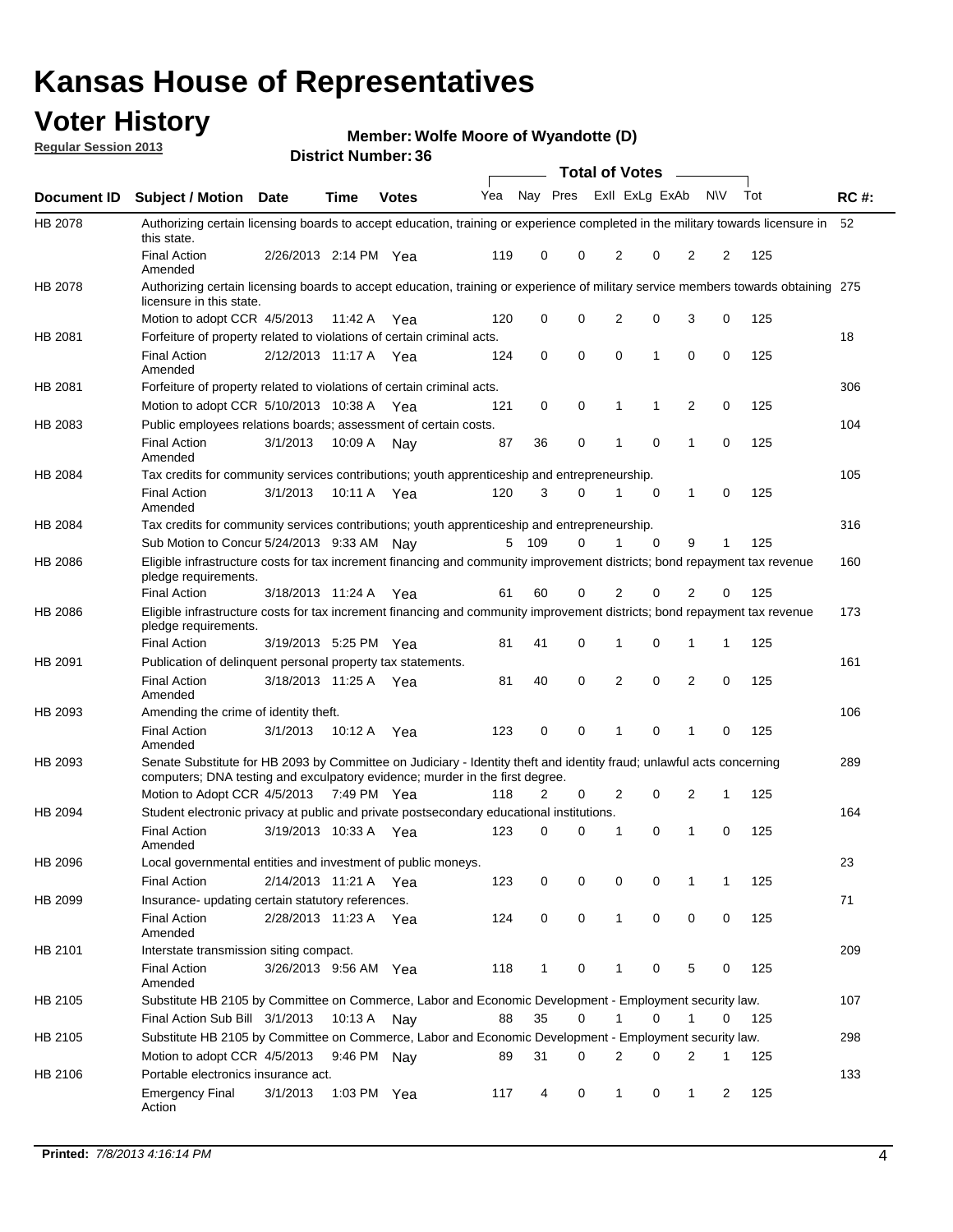## **Voter History**

**Member: Wolfe Moore of Wyandotte (D)** 

**Regular Session 2013**

|                    |                                                                                                                                                                                                                                                                      |                       |             | DISTILI MUIIIDEL JU |     |              |          | Total of Votes – |          |                |                |     |             |
|--------------------|----------------------------------------------------------------------------------------------------------------------------------------------------------------------------------------------------------------------------------------------------------------------|-----------------------|-------------|---------------------|-----|--------------|----------|------------------|----------|----------------|----------------|-----|-------------|
| <b>Document ID</b> | <b>Subject / Motion</b>                                                                                                                                                                                                                                              | <b>Date</b>           | <b>Time</b> | <b>Votes</b>        | Yea | Nay Pres     |          | Exll ExLg ExAb   |          |                | <b>NV</b>      | Tot | <b>RC#:</b> |
| HB 2107            | Insurance; enacting the electronic notice and document act.                                                                                                                                                                                                          |                       |             |                     |     |              |          |                  |          |                |                |     | 134         |
|                    | <b>Emergency Final</b><br><b>Action Amend</b>                                                                                                                                                                                                                        | 3/1/2013              |             | 1:04 PM Yea         | 121 | 0            | 0        | $\mathbf 1$      | 0        | 1              | 2              | 125 |             |
| HB 2107            | Insurance; enacting the electronic notice and document act, return of premiums separate from the notice of adverse<br>underwriting decision, statutory updates, uninsurable health plan increase in lifetime limit, mandate lite, certain company<br>dividend plans. |                       |             |                     |     |              |          |                  |          |                |                |     | 281         |
|                    | Motion to Adopt CCR 4/5/2013                                                                                                                                                                                                                                         |                       | 4:06 PM     | Nav                 | 69  | 50           | 0        | 2                | 0        | 3              | 1              | 125 |             |
| HB 2109            | School finance; military pupil count.                                                                                                                                                                                                                                |                       |             |                     |     |              |          |                  |          |                |                |     | 108         |
|                    | <b>Final Action</b>                                                                                                                                                                                                                                                  | 3/1/2013              | 10:15 A     | Yea                 | 104 | 19           | 0        | 1                | 0        | $\mathbf{1}$   | 0              | 125 |             |
| HB 2109            | Enacting the Kansas children's protection act.                                                                                                                                                                                                                       |                       |             |                     |     |              |          |                  |          |                |                |     | 277         |
|                    | Motion to Adopt CCR 4/5/2013                                                                                                                                                                                                                                         |                       |             | 12:31 P Yea         | 116 | 2            | 0        | 2                | 0        | 3              | 2              | 125 |             |
| HB 2112            | Campaign finance; transfer of campaign money to another candidacy.                                                                                                                                                                                                   |                       |             |                     |     |              |          |                  |          |                |                |     | 72          |
|                    | <b>Final Action</b><br>Amended                                                                                                                                                                                                                                       | 2/28/2013 11:25 A     |             | Nay                 | 95  | 29           | 0        | 1                | 0        | 0              | 0              | 125 |             |
| HB 2114            | Debt setoff; collection assistance fee.                                                                                                                                                                                                                              |                       |             |                     |     |              |          |                  |          |                |                |     | 21          |
|                    | <b>Final Action</b>                                                                                                                                                                                                                                                  | 2/13/2013 11:34 A     |             | Yea                 | 90  | 32           | 0        | 0                | 0        | 3              | 0              | 125 |             |
| HB 2115            | Relating to the employment of retired judges and justices.                                                                                                                                                                                                           |                       |             |                     |     |              |          |                  |          |                |                |     | 73          |
|                    | <b>Final Action</b>                                                                                                                                                                                                                                                  | 2/28/2013 11:27 A     |             | Yea                 | 124 | 0            | 0        | 1                | 0        | 0              | 0              | 125 |             |
| HB 2115            | Courts; employment of retired judges and justices; court debt setoff.                                                                                                                                                                                                |                       |             |                     |     |              |          |                  |          |                |                |     | 309         |
|                    | Motion to Adopt CCR 5/14/2013 2:14 PM ExII                                                                                                                                                                                                                           |                       |             |                     | 100 | 13           | 0        | 1                | 0        | 9              | $\overline{2}$ | 125 |             |
| HB 2118            | Preservation of historic property; environs authority deleted.                                                                                                                                                                                                       |                       |             |                     |     |              |          |                  |          |                |                |     | 62          |
|                    | <b>Final Action</b>                                                                                                                                                                                                                                                  | 2/27/2013 12:30 P     |             | Yea                 | 99  | 24           | 0        | 1                | 0        | 1              | 0              | 125 |             |
| HB 2120            | Updating provisions relating to the Kansas bureau of investigations DNA database.<br><b>Final Action</b>                                                                                                                                                             | 3/1/2013              | 10:16 A     | Yea                 | 121 | 2            | 0        | 1                | 0        | 1              | 0              | 125 | 109         |
|                    | Amended                                                                                                                                                                                                                                                              |                       |             |                     |     |              |          |                  |          |                |                |     |             |
| HB 2120            | Updating provisions relating to DNA collection and DNA evidence; amending the definition of a bet for purposes of the Kansas 302<br>criminal code; sentencing for possession of a firearm during a drug felony                                                       |                       |             |                     |     |              |          |                  |          |                |                |     |             |
|                    | Motion to adopt CCR 5/9/2013 11:32 A Yea                                                                                                                                                                                                                             |                       |             |                     | 74  | 49           | 0        |                  | 0        | 1              | 0              | 125 |             |
| HB 2122            | Real estate brokers and salespersons; licensing requirements; sales transaction requirements.                                                                                                                                                                        |                       |             |                     |     |              |          |                  |          |                |                |     | 37          |
|                    | <b>Final Action</b><br>Amended                                                                                                                                                                                                                                       | 2/20/2013 11:13 A     |             | Yea                 | 121 | 1            | $\Omega$ |                  | 0        | 2              | 0              | 125 |             |
| HB 2125            | Increasing real estate broker's and salesperson's license fees.                                                                                                                                                                                                      |                       |             |                     |     |              |          |                  |          |                |                |     | 38          |
|                    | <b>Final Action</b>                                                                                                                                                                                                                                                  | 2/20/2013 12:16 P     |             | Yea                 | 71  | 50           | 1        | 0                | 0        | 0              | 3              | 125 |             |
| HB 2128            | Open records act; exceptions.                                                                                                                                                                                                                                        |                       |             |                     |     |              |          |                  |          |                |                |     | 74          |
|                    | <b>Final Action</b><br>Amended                                                                                                                                                                                                                                       | 2/28/2013 11:28 A     |             | Yea                 | 124 | 0            | 0        | 1                | $\Omega$ | 0              | 0              | 125 |             |
| HB 2128            | Open records act; exceptions.                                                                                                                                                                                                                                        |                       |             |                     |     |              |          |                  |          |                |                |     | 259         |
|                    | Motion to Concur                                                                                                                                                                                                                                                     | 4/3/2013              | 10:29 A     | Yea                 | 119 | 0            | 0        |                  | 0        | 3              | 2              | 125 |             |
| HB 2130            | Elections; petition circulators.                                                                                                                                                                                                                                     |                       |             |                     |     |              |          |                  |          |                |                |     | 30          |
|                    | <b>Final Action</b>                                                                                                                                                                                                                                                  | 2/18/2013 11:17 A     |             | Yea                 | 118 | $\mathbf{1}$ | 0        | 2                | 0        | 4              | 0              | 125 |             |
| HB 2135            | Property tax exemption; military housing.                                                                                                                                                                                                                            |                       |             |                     |     |              |          |                  |          |                |                |     | 162         |
|                    | <b>Final Action</b>                                                                                                                                                                                                                                                  | 3/18/2013 11:27 A     |             | Yea                 | 117 | 4            | 0        | 2                | 0        | $\overline{2}$ | 0              | 125 |             |
| HB 2138            | Repealing statutes related to oil and gas.                                                                                                                                                                                                                           |                       |             |                     |     |              |          |                  |          |                |                |     | 53          |
|                    | <b>Final Action</b><br>Amended                                                                                                                                                                                                                                       | 2/26/2013 2:16 PM Yea |             |                     | 119 | 0            | 0        | 2                | 0        | $\overline{2}$ | 2              | 125 |             |
| HB 2139            | Canceled warrants.                                                                                                                                                                                                                                                   |                       |             |                     |     |              |          |                  |          |                |                |     | 75          |
|                    | <b>Final Action</b><br>Amended                                                                                                                                                                                                                                       | 2/28/2013 11:30 A     |             | Yea                 | 99  | 25           | 0        | 1                | 0        | 0              | 0              | 125 |             |
| HB 2139            | Canceled warrants.                                                                                                                                                                                                                                                   |                       |             |                     |     |              |          |                  |          |                |                |     | 266         |
|                    | Motion to Concur                                                                                                                                                                                                                                                     | 4/4/2013              | 2:40 PM     | Yea                 | 114 | 8            | 0        | 1                | 0        | 2              | 0              | 125 |             |
| HB 2140            | Repealing K.S.A. 72-60b03                                                                                                                                                                                                                                            |                       |             |                     |     |              |          |                  |          |                |                |     | 39          |
|                    | <b>Final Action</b>                                                                                                                                                                                                                                                  | 2/20/2013 12:17 P     |             | Yea                 | 122 | 0            | 0        | 0                | 0        | 0              | 3              | 125 |             |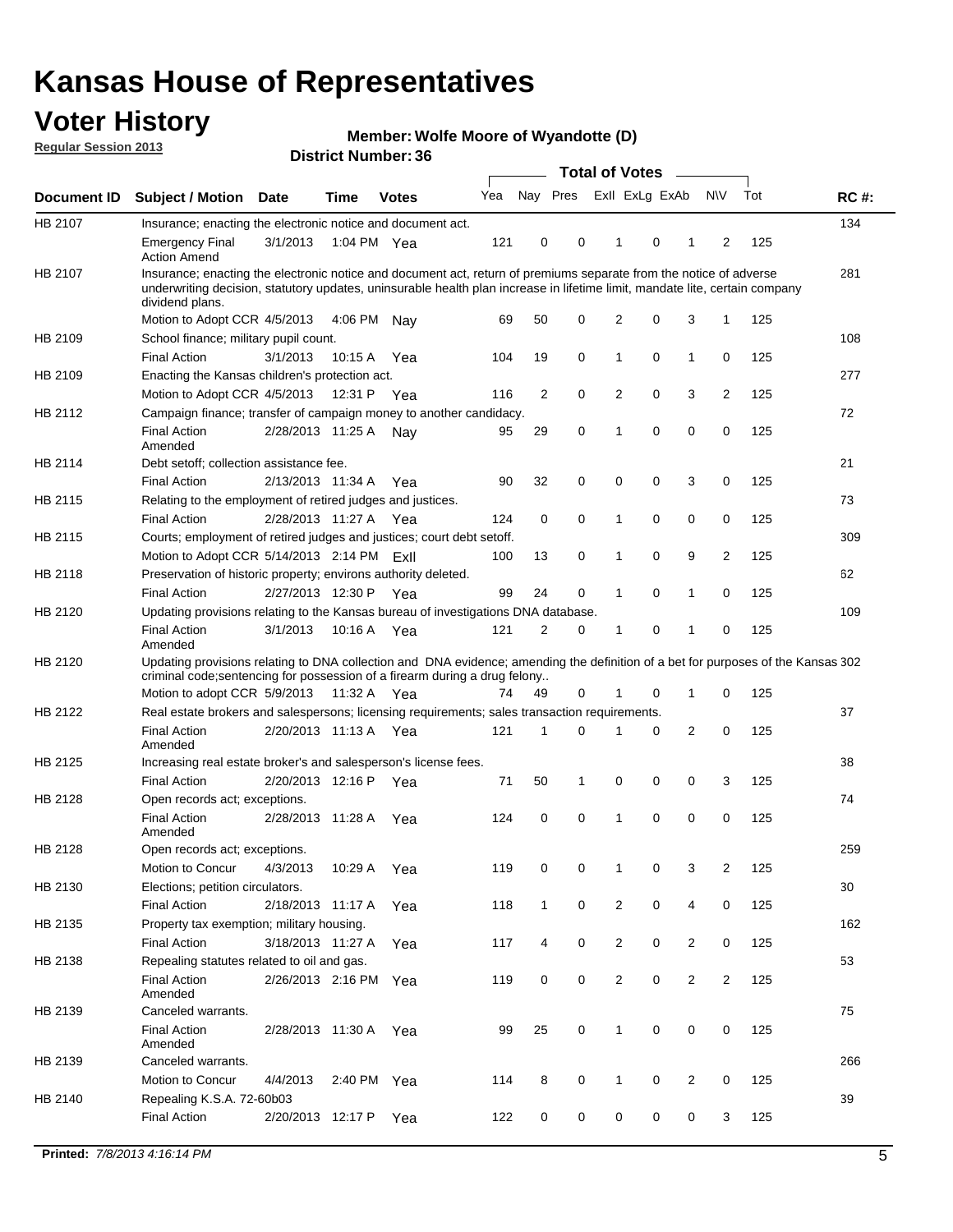## **Voter History**

**Member: Wolfe Moore of Wyandotte (D)** 

**Regular Session 2013**

|             |                                                                                                                                              |                       |             | טט. וסמוווטנו ועוווטכ |                             |             |   | Total of Votes – |          |                |           |     |             |
|-------------|----------------------------------------------------------------------------------------------------------------------------------------------|-----------------------|-------------|-----------------------|-----------------------------|-------------|---|------------------|----------|----------------|-----------|-----|-------------|
| Document ID | Subject / Motion Date                                                                                                                        |                       | <b>Time</b> | <b>Votes</b>          | Yea Nay Pres ExII ExLg ExAb |             |   |                  |          |                | <b>NV</b> | Tot | <b>RC#:</b> |
| HB 2141     | Repealer; elections process for certain unified school districts.                                                                            |                       |             |                       |                             | 0           | 0 |                  | 0        | 1              |           |     | 24          |
| HB 2142     | <b>Final Action</b>                                                                                                                          | 2/14/2013 11:23 A Yea |             |                       | 123                         |             |   | 0                |          |                | 1         | 125 |             |
|             | Certain educational statutes concerning USD land transfers and higher education loan and grant programs.<br><b>Final Action</b>              | 2/20/2013 12:19 P Yea |             |                       | 122                         | 0           | 0 | $\Omega$         | 0        | $\Omega$       | 3         | 125 | 40          |
| HB 2143     | Repealing outdated provisions relating to the purchase of certain real estate by the department of corrections.                              |                       |             |                       |                             |             |   |                  |          |                |           |     | 34          |
|             | <b>Final Action</b>                                                                                                                          | 2/20/2013 11:09 A Yea |             |                       | 122                         | 0           | 0 |                  | 0        | 2              | 0         | 125 |             |
| HB 2144     | Repealing unnecessary statutes relating to juveniles.                                                                                        |                       |             |                       |                             |             |   |                  |          |                |           |     | 76          |
|             | <b>Final Action</b>                                                                                                                          | 2/28/2013 11:32 A Yea |             |                       | 124                         | $\mathbf 0$ | 0 | 1                | 0        | $\Omega$       | 0         | 125 |             |
| HB 2145     | Repealing K.S.A. 75-5028; concerning the sale of real estate by the secretary of transportation.                                             |                       |             |                       |                             |             |   |                  |          |                |           |     | 35          |
|             | <b>Final Action</b>                                                                                                                          | 2/20/2013 11:11 A Yea |             |                       | 122                         | 0           | 0 |                  | $\Omega$ | $\overline{2}$ | 0         | 125 |             |
| HB 2146     | Repealing the cancer drug repository program K.S.A. 2012 Supp. 65-1664 through 65-1667 and amending K.S.A. 2012 Supp. 77                     |                       |             |                       |                             |             |   |                  |          |                |           |     |             |
|             | 65-1636.                                                                                                                                     |                       |             |                       |                             |             |   |                  |          |                |           |     |             |
|             | <b>Final Action</b>                                                                                                                          | 2/28/2013 11:33 A     |             | Yea                   | 124                         | 0           | 0 |                  | 0        | 0              | 0         | 125 |             |
| HB 2147     | Repealer; use of metric system on certain road signs and markers, moving of heavy vehicles on bridges or culverts, interstate 94<br>bridges. |                       |             |                       |                             |             |   |                  |          |                |           |     |             |
|             | <b>Final Action</b>                                                                                                                          | 3/1/2013              |             | 9:52 AM Yea           | 123                         | 0           | 0 |                  | 0        | 1              | 0         | 125 |             |
| HB 2148     | Repealers; postsecondary education scholarship provisions.                                                                                   |                       |             |                       |                             |             |   |                  |          |                |           |     | 41          |
|             | <b>Final Action</b>                                                                                                                          | 2/20/2013 12:21 P Yea |             |                       | 106                         | 16          | 0 | 0                | 0        | 0              | 3         | 125 |             |
| HB 2149     | Repealers; postsecondary education student loans and tuition grants.                                                                         |                       |             |                       |                             |             |   |                  |          |                |           |     | 42          |
|             | <b>Final Action</b>                                                                                                                          | 2/20/2013 12:22 P     |             | Yea                   | 108                         | 14          | 0 | 0                | 0        | 0              | 3         | 125 |             |
| HB 2149     | Repealing a \$500,000 transfer from highway patrol training center fund to the state general fund.                                           |                       |             |                       |                             |             |   |                  |          |                |           |     | 314         |
|             | Motion to Concur                                                                                                                             | 5/23/2013 10:22 A Yea |             |                       | 113                         | 0           | 0 | 1                | 0        | 8              | 3         | 125 |             |
| HB 2150     | Repealers; workforce development loan program act.                                                                                           |                       |             |                       |                             |             |   |                  |          |                |           |     | 78          |
|             | <b>Final Action</b>                                                                                                                          | 2/28/2013 11:34 A     |             | Nav                   | 94                          | 30          | 0 | 1                | 0        | 0              | 0         | 125 |             |
| HB 2150     | Senate Substitute for HB 2150 by Committee on Commerce--Concerning the Kansas employment first oversight commission.                         |                       |             |                       |                             |             |   |                  |          |                |           |     | 267         |
|             | Motion to Concur                                                                                                                             | 4/4/2013 2:44 PM Yea  |             |                       | 110                         | 12          | 0 | 1                | 0        | 2              | 0         | 125 |             |
| HB 2151     | Repealers; report on medically underserved areas of the state.                                                                               |                       |             |                       |                             |             |   |                  |          |                |           |     | 63          |
|             | <b>Final Action</b>                                                                                                                          | 2/27/2013 12:31 P     |             | Yea                   | 123                         | 0           | 0 | 1                | 0        | 1              | 0         | 125 |             |
| HB 2152     | Repealer: uniform land sales practices act.                                                                                                  |                       |             |                       |                             |             |   |                  |          |                |           |     | 36          |
| HB 2153     | <b>Final Action</b><br>Unused medications act; dontating entities.                                                                           | 2/20/2013 11:12 A     |             | Yea                   | 122                         | 0           | 0 | 1                | 0        | 2              | 0         | 125 | 64          |
|             | <b>Final Action</b>                                                                                                                          | 2/27/2013 12:33 P     |             |                       | 123                         | 0           | 0 | 1                | 0        | 1              | 0         | 125 |             |
|             | Amended                                                                                                                                      |                       |             | Yea                   |                             |             |   |                  |          |                |           |     |             |
| HB 2154     | Senate Substitute for HB 2154 by Committee on Public Health and Welfare--Cosmetology; relating to licensure and renewal of 31                |                       |             |                       |                             |             |   |                  |          |                |           |     |             |
|             | persons, salons and clinics.                                                                                                                 |                       |             |                       |                             |             |   |                  |          |                |           |     |             |
|             | Final Action<br>Amended                                                                                                                      | 2/18/2013 11:19 A Yea |             |                       | 119                         | 0           | 0 | 2                | 0        | 4              | 0         | 125 |             |
| HB 2155     | Cosmetology; relating to licensure and renewal.                                                                                              |                       |             |                       |                             |             |   |                  |          |                |           |     | 32          |
|             | <b>Final Action</b>                                                                                                                          | 2/18/2013 11:21 A Yea |             |                       | 119                         | 0           | 0 | 2                | 0        | 4              | 0         | 125 |             |
|             | Amended                                                                                                                                      |                       |             |                       |                             |             |   |                  |          |                |           |     |             |
| HB 2156     | Repealers; school finance; area vocational school fund; local effort as applied to U.S.D. No. 450                                            |                       |             |                       |                             |             |   |                  |          |                |           |     | 43          |
|             | <b>Final Action</b>                                                                                                                          | 2/20/2013 12:23 P     |             | Yea                   | 122                         | 0           | 0 | 0                | 0        | 0              | 3         | 125 |             |
| HB 2160     | Quality care assessment on skilled nursing care facilities.                                                                                  |                       |             |                       |                             |             |   |                  |          |                |           |     | 144         |
|             | <b>Final Action</b>                                                                                                                          | 3/7/2013              | 12:13 P     | Yea                   | 100                         | 21          | 0 | 1                | 0        | 3              | 0         | 125 |             |
| HB 2162     | Prohibition on use of state appropriated moneys to lobby relating to gun control at federal, state and local ogvernment level.               |                       |             |                       |                             |             |   |                  |          |                |           |     | 79          |
|             | <b>Final Action</b><br>Amended                                                                                                               | 2/28/2013 11:36 A Yea |             |                       | 120                         | 4           | 0 | 1                | 0        | 0              | 0         | 125 |             |
| HB 2162     | Prohibition on use of state appropriated moneys to lobby at federal, state and local government levels relating to gun control.              |                       |             |                       |                             |             |   |                  |          |                |           |     | 312         |
|             | Motion to adopt CCR 5/21/2013 2:52 PM Nay                                                                                                    |                       |             |                       | 83                          | 28          | 0 | 1                | 0        | 13             | 0         | 125 |             |
| HB 2163     | Relating to garnishment proceedings.                                                                                                         |                       |             |                       |                             |             |   |                  |          |                |           |     | 80          |
|             | <b>Final Action</b>                                                                                                                          | 2/28/2013 11:37 A     |             | Yea                   | 124                         | 0           | 0 | 1                | 0        | 0              | 0         | 125 |             |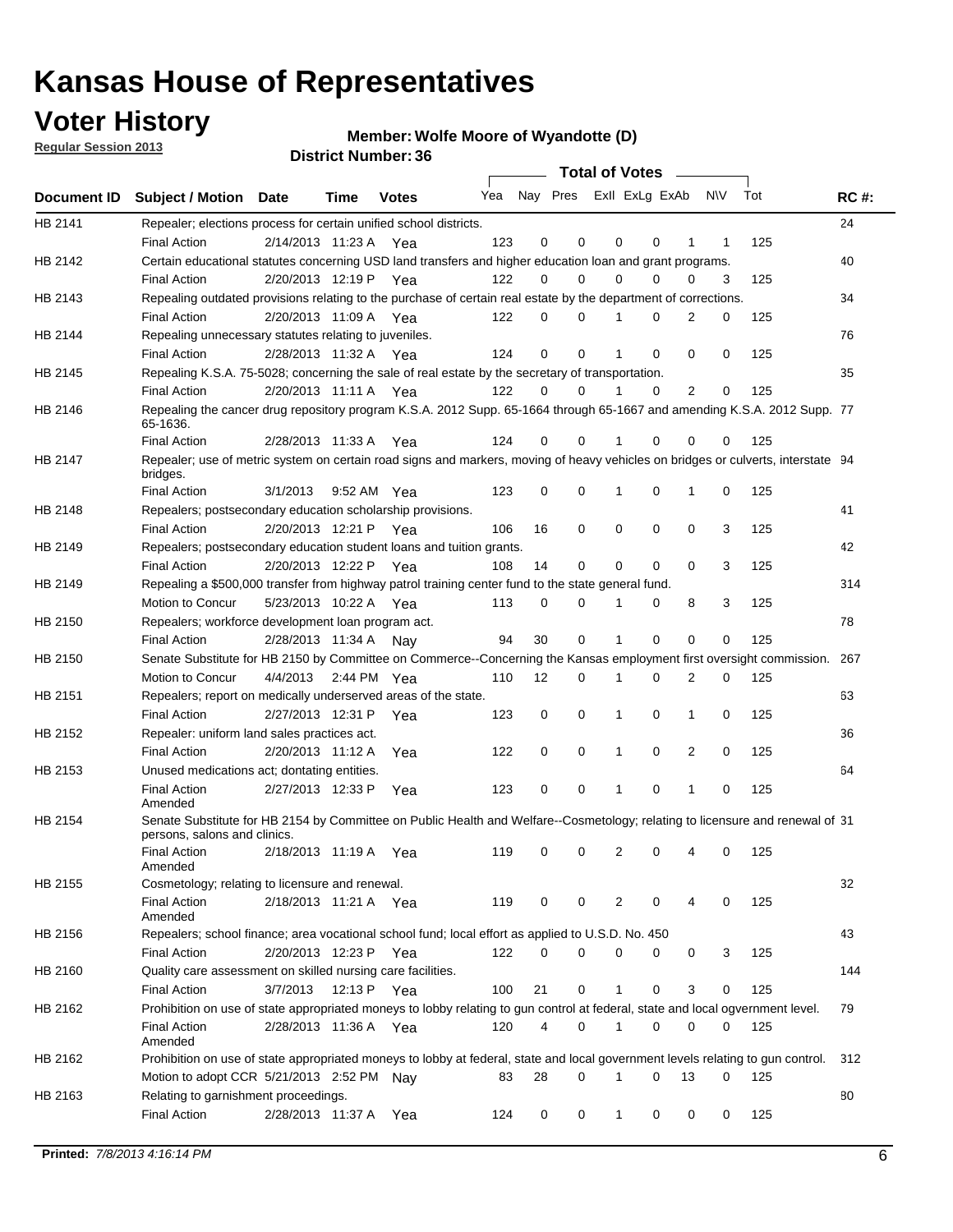## **Voter History**

**Member: Wolfe Moore of Wyandotte (D)** 

**Regular Session 2013**

|                |                                                                                                                                                                                                                                    |                       |             |              |     |          |          | <b>Total of Votes</b> |   |                |              |     |             |
|----------------|------------------------------------------------------------------------------------------------------------------------------------------------------------------------------------------------------------------------------------|-----------------------|-------------|--------------|-----|----------|----------|-----------------------|---|----------------|--------------|-----|-------------|
| Document ID    | <b>Subject / Motion Date</b>                                                                                                                                                                                                       |                       | Time        | <b>Votes</b> | Yea | Nay Pres |          | Exll ExLg ExAb        |   |                | <b>NV</b>    | Tot | <b>RC#:</b> |
| <b>HB 2164</b> | Relating to jurors; information disqualifying prospective juror from jury service.                                                                                                                                                 |                       |             |              |     |          |          |                       |   |                |              |     | 47          |
|                | <b>Final Action</b><br>Amended                                                                                                                                                                                                     | 2/25/2013 12:12 P     |             | Nav          | 75  | 45       | 0        | 0                     | 0 | 0              | 5            | 125 |             |
| HB 2164        | Juries and grand juries.                                                                                                                                                                                                           |                       |             |              |     | 28       | 0        |                       | 0 | 2              | $\mathbf{1}$ | 125 | 284         |
|                | Motion to Adopt CCR 4/5/2013                                                                                                                                                                                                       |                       | 5:53 PM     | Nav          | 92  |          |          | 2                     |   |                |              |     |             |
| HB 2166        | Sub HB 2166 by Committee on Judiciary -- Relating to the medical assistance recovery program.                                                                                                                                      |                       |             |              |     |          |          |                       |   |                |              |     | 165         |
|                | Final Action Sub Bill 3/19/2013 10:34 A Yea<br>Amended                                                                                                                                                                             |                       |             |              | 112 | 11       | 0        |                       | 0 | 1              | 0            | 125 |             |
| HB 2167        | Establishing Native American legislative day at the capitol.                                                                                                                                                                       |                       |             |              |     |          |          |                       |   |                |              |     | 54          |
|                | <b>Final Action</b>                                                                                                                                                                                                                | 2/26/2013 2:17 PM Yea |             |              | 119 | 0        | 0        | 2                     | 0 | $\overline{2}$ | 2            | 125 |             |
| HB 2167        | Senate Substitute for HB 2167 by Committee on Federal and State Affairs -- Concerning fireworks; regulations thereof.                                                                                                              |                       |             |              |     |          |          |                       |   |                |              |     | 261         |
|                | Motion to Concur                                                                                                                                                                                                                   | 4/4/2013 11:11 A Nay  |             |              | 100 | 23       | $\Omega$ |                       | 0 | 1              | $\Omega$     | 125 |             |
| HB 2169        | Allowing for proceedings to determine final disposition of prisoner's pending probation revocations.                                                                                                                               |                       |             |              |     |          |          |                       |   |                |              |     | 49          |
|                | <b>Final Action</b>                                                                                                                                                                                                                | 2/26/2013 2:10 PM Yea |             |              | 119 | $\Omega$ | $\Omega$ | 0                     | 0 | 0              | 6            | 125 |             |
| HB 2170        | Concerning sentencing dispositions, probation and postrelease supervision.                                                                                                                                                         |                       |             |              |     |          |          |                       |   |                |              |     | 110         |
|                | <b>Final Action</b><br>Amended                                                                                                                                                                                                     | 3/1/2013              |             | 10:23 A Nay  | 79  | 44       | 0        | 1                     | 0 | $\mathbf{1}$   | 0            | 125 |             |
| HB 2170        | Concerning sentencing dispositions, probation and postrelease supervision.                                                                                                                                                         |                       |             |              |     |          |          |                       |   |                |              |     | 256         |
|                | Motion to Concur                                                                                                                                                                                                                   | 4/1/2013              | 10:54 A     | Nav          | 75  | 44       | 0        | 1                     | 0 | 2              | 3            | 125 |             |
| HB 2172        | Cemeteries; cemetery corporations and cemetery merchandise.                                                                                                                                                                        |                       |             |              |     |          |          |                       |   |                |              |     | 81          |
|                | <b>Final Action</b><br>Amended                                                                                                                                                                                                     | 2/28/2013 11:38 A     |             | Yea          | 124 | 0        | 0        | 1                     | 0 | 0              | 0            | 125 |             |
| HB 2176        | The Eisenhower foundation license plate.                                                                                                                                                                                           |                       |             |              |     |          |          |                       |   |                |              |     | 57          |
|                | <b>Final Action</b>                                                                                                                                                                                                                | 2/27/2013 12:11 P     |             | Yea          | 112 | 11       | 0        | 0                     | 0 |                |              | 125 |             |
| HB 2177        | Relating to motor carriers; concerning safety rules and regulations; certificates of convenience and necessity; transportation of 55<br>certain materials.                                                                         |                       |             |              |     |          |          |                       |   |                |              |     |             |
|                | <b>Final Action</b><br>Amended                                                                                                                                                                                                     | 2/26/2013 2:18 PM Yea |             |              | 119 | 0        | 0        | 2                     | 0 | 2              | 2            | 125 |             |
| HB 2179        | Amending the secretary of labor's role of taking assignment of wage claims.                                                                                                                                                        |                       |             |              |     |          |          |                       |   |                |              |     | 111         |
|                | <b>Final Action</b><br>Amended                                                                                                                                                                                                     | 3/1/2013              | 10:24 A     | Nav          | 87  | 36       | 0        | 1                     | 0 | 1              | 0            | 125 |             |
| HB 2181        | Authorizing licensing bodies to accept certain online distance education courses towards licensure for military service member 55<br>applicants                                                                                    |                       |             |              |     |          |          |                       |   |                |              |     |             |
|                | <b>Final Action</b>                                                                                                                                                                                                                | 2/27/2013 12:34 P     |             | Yea          | 123 | 0        | 0        | 1                     | 0 | 1              | 0            | 125 |             |
| HB 2182        | Relating to grand juries.                                                                                                                                                                                                          |                       |             |              |     |          |          |                       |   |                |              |     | 152         |
|                | <b>Final Action</b><br>Amended                                                                                                                                                                                                     | 3/13/2013 11:20 A     |             | Nav          | 100 | 24       | 0        | 0                     | 0 | 1              | 0            | 125 |             |
| HB 2183        | Substitute HB 2183 by Committee on Health and Human Services - - designation and control of infectious and contagious<br>diseases.                                                                                                 |                       |             |              |     |          |          |                       |   |                |              |     | 112         |
|                | Final Action Sub Bill 3/1/2013<br>Amended                                                                                                                                                                                          |                       |             | 10:26 A Yea  | 122 | 1        | 0        | $\mathbf{1}$          | 0 | 1              | 0            | 125 |             |
| HB 2183        | Substitute HB 2183 by Committee on Health and Human Services -- department of health and environment statutory duties<br>and functions, infectious and contagious diseases, laboratory services, health information technology and |                       |             |              |     |          |          |                       |   |                |              |     | 297         |
|                | Motion to Adopt CCR 4/5/2013                                                                                                                                                                                                       |                       |             | 9:37 PM Yea  | 120 | 0        | $\Omega$ | 2                     | 0 | 2              | $\mathbf{1}$ | 125 |             |
| HB 2185        | Consolidation of citites and counties; dual majority vote.                                                                                                                                                                         |                       |             |              |     |          |          |                       |   |                |              |     | 113         |
|                | <b>Final Action</b><br>Amended                                                                                                                                                                                                     | 3/1/2013              |             | 10:27 A Yea  | 119 | 4        | 0        | 1                     | 0 | 1              | 0            | 125 |             |
| HB 2193        | Public facilities; accessiblity standards for disabled persons.                                                                                                                                                                    |                       |             |              |     |          |          |                       |   |                |              |     | 145         |
|                | <b>Final Action</b>                                                                                                                                                                                                                | 3/7/2013              | 12:14 P Yea |              | 121 | 0        | 0        | 1                     | 0 | 3              | 0            | 125 |             |
| HB 2195        | Claims against the state; 2012 Joint Committee recommendations.                                                                                                                                                                    |                       |             |              |     |          |          |                       |   |                |              |     | 146         |
|                | <b>Final Action</b><br>Amended                                                                                                                                                                                                     | 3/7/2013              | 12:16 P Yea |              | 110 | 10       | 0        | $\mathbf{1}$          | 0 | 3              | $\mathbf{1}$ | 125 |             |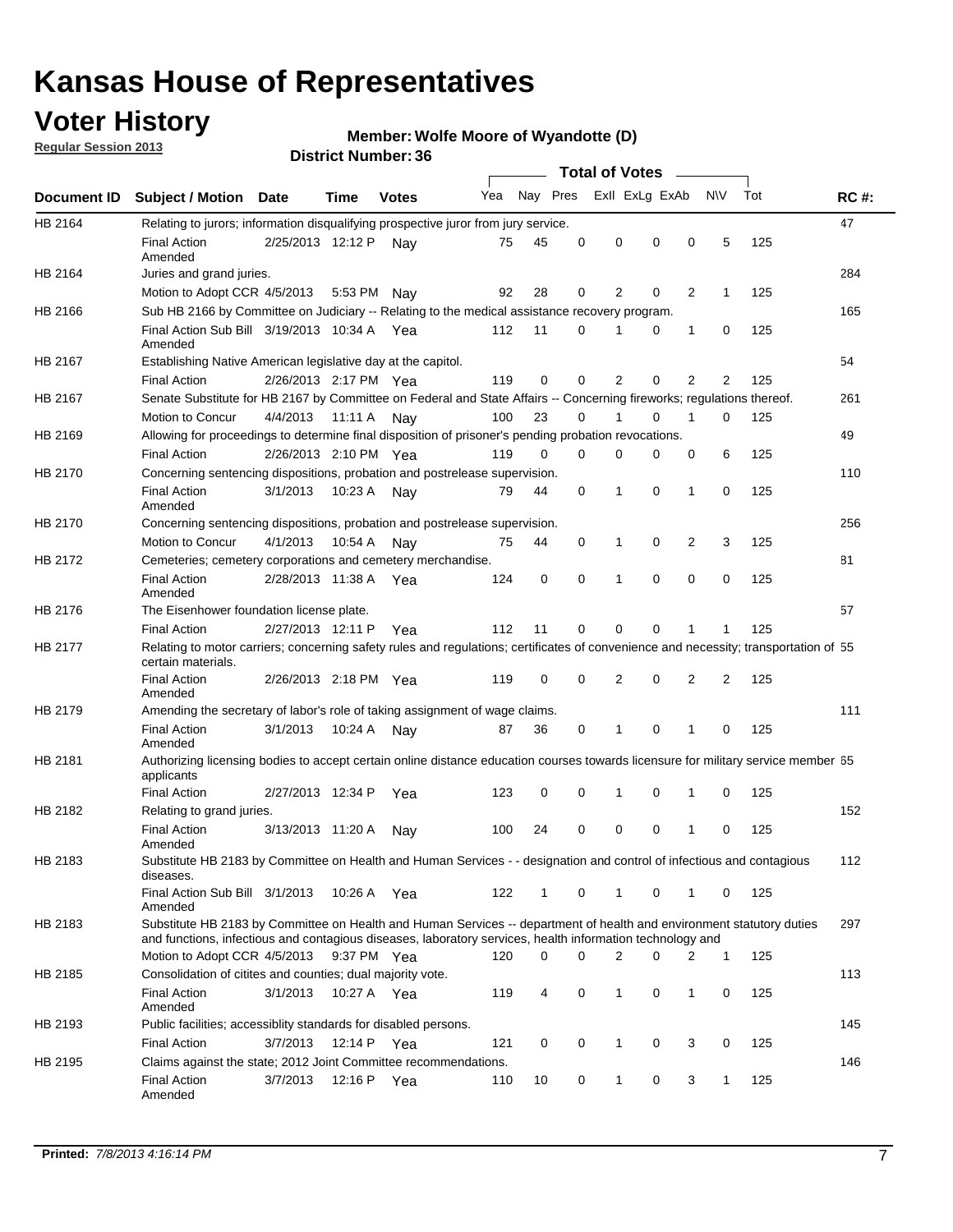## **Voter History**

**Member: Wolfe Moore of Wyandotte (D)** 

**Regular Session 2013**

|             |                                                                                                                                                                                                                |                       |             |              |     |              |             | <b>Total of Votes</b> |             | $\overline{\phantom{a}}$ |           |     |             |
|-------------|----------------------------------------------------------------------------------------------------------------------------------------------------------------------------------------------------------------|-----------------------|-------------|--------------|-----|--------------|-------------|-----------------------|-------------|--------------------------|-----------|-----|-------------|
| Document ID | <b>Subject / Motion Date</b>                                                                                                                                                                                   |                       | Time        | <b>Votes</b> | Yea | Nay Pres     |             | Exll ExLg ExAb        |             |                          | <b>NV</b> | Tot | <b>RC#:</b> |
| HB 2197     | Kansas state high school activities association; membership of board of directors and executive board.                                                                                                         |                       |             |              |     |              |             |                       |             |                          |           |     | 249         |
|             | Emergency Final<br><b>Action Amend</b>                                                                                                                                                                         | 3/26/2013 8:46 PM     |             | Nav          | 69  | 53           | 0           |                       | 0           | 2                        | 0         | 125 |             |
| HB 2199     | Second amendment protection act.                                                                                                                                                                               |                       |             |              |     |              |             |                       |             |                          |           |     | 157         |
|             | <b>Final Action</b><br>Amended                                                                                                                                                                                 | 3/14/2013 11:34 A     |             | Nay          | 94  | 29           | 0           | 0                     | 0           | 2                        | 0         | 125 |             |
| HB 2199     | Senate Substitute for HB 2199 by Committee on Federal and State Affairs--Secretary of Administration; successor; diretor of<br>accounts and reports; certain rules and regulations; Kansas liquor control act. |                       |             |              |     |              |             |                       |             |                          |           |     | 313         |
|             | Motion to adopt CCR 5/22/2013 2:17 PM Yea                                                                                                                                                                      |                       |             |              | 89  | 23           | 0           | 1                     | 0           | 12                       | 0         | 125 |             |
| HB 2200     | Executive chief information technology officer; office of information tehcnology services.                                                                                                                     |                       |             |              |     |              |             |                       |             |                          |           |     | 114         |
|             | <b>Final Action</b><br>Amended                                                                                                                                                                                 | 3/1/2013              | 10:28 A     | Yea          | 121 | 2            | 0           | 1                     | 0           | 1                        | 0         | 125 |             |
| HB 2201     | Telecommunications; regulation by the state corporation commission and distributions from the Kansas universal service<br>fund.                                                                                |                       |             |              |     |              |             |                       |             |                          |           |     | 33          |
|             | <b>Final Action</b><br>Amended                                                                                                                                                                                 | 2/18/2013 11:24 A Yea |             |              | 118 | 1            | 0           | 2                     | 0           | 4                        | 0         | 125 |             |
| HB 2201     | Telecommunications; regulation by the state corporation commission and distributions from the Kansas universal service<br>fund.                                                                                |                       |             |              |     |              |             |                       |             |                          |           |     | 278         |
|             | Motion to Adopt CCR 4/5/2013                                                                                                                                                                                   |                       | 12:57 P     | Yea          | 99  | 20           | 0           | 2                     | 0           | 3                        | 1         | 125 |             |
| HB 2202     | Providing automatic relief from certain motor carrier restrictions upon the governor's declaration of emergency.                                                                                               |                       |             |              |     |              |             |                       |             |                          |           |     | 44          |
|             | <b>Final Action</b><br>Amended                                                                                                                                                                                 | 2/20/2013 12:25 P     |             | Yea          | 122 | 0            | $\Omega$    | 0                     | 0           | 0                        | 3         | 125 |             |
| HB 2203     | Relating to exercise of religion.                                                                                                                                                                              |                       |             |              |     |              |             |                       |             |                          |           |     | 115         |
|             | <b>Final Action</b><br>Amended                                                                                                                                                                                 | 3/1/2013              | 10:31 A     | Yea          | 109 | 14           | 0           | 1                     | 0           | 1                        | 0         | 125 |             |
| HB 2203     | Relating to exercise of religion.                                                                                                                                                                              |                       |             |              |     |              |             |                       |             |                          |           |     | 200         |
|             | Motion to Concur                                                                                                                                                                                               | 3/25/2013 9:41 AM     |             | Yea          | 109 | 12           | 0           | 2                     | 0           | 2                        | 0         | 125 |             |
| HB 2204     | Relating to redemption of real property.                                                                                                                                                                       |                       |             |              |     |              |             |                       |             |                          |           |     | 116         |
|             | <b>Final Action</b><br>Amended                                                                                                                                                                                 | 3/1/2013              | 10:32 A     | Yea          | 123 | 0            | $\mathbf 0$ | 1                     | 0           | 1                        | 0         | 125 |             |
| HB 2204     | Extending the judicial branch surcharge for two years.                                                                                                                                                         |                       |             |              |     |              |             |                       |             |                          |           |     | 308         |
|             | Motion to adopt CCR 5/13/2013 10:38 A Yea                                                                                                                                                                      |                       |             |              | 121 | $\mathbf{1}$ | 0           | 0                     | 0           | 3                        | 0         | 125 |             |
| HB 2205     | Adoption hearings; time and waiver of notice.                                                                                                                                                                  |                       |             |              |     |              |             |                       |             |                          |           |     | 117         |
|             | <b>Final Action</b><br>Amended                                                                                                                                                                                 | 3/1/2013              | 10:33 A Yea |              | 123 | 0            | 0           | 1                     | 0           | 1                        | 0         | 125 |             |
| HB 2207     | Substitute HB 2207 by Committee on Agriculture and Natural Resources--Amending provisions relating to the regulation and<br>certification of animal feeding facilities.                                        |                       |             |              |     |              |             |                       |             |                          |           |     | 56          |
|             | Final Action Sub Bill 2/26/2013 2:20 PM Yea                                                                                                                                                                    |                       |             |              | 119 | 0            | 0           | 2                     | 0           | 2                        | 2         | 125 |             |
| HB 2207     | Substitute HB 2207 by Committee on Agriculture and Natural Resources--Amending provisions relating to the regulation and 257<br>certification of animal feeding facilities.                                    |                       |             |              |     |              |             |                       |             |                          |           |     |             |
|             | Motion to Concur                                                                                                                                                                                               | 4/1/2013              | 2:23 PM Yea |              | 119 | 0            | 0           | 1                     | 0           | 3                        | 2         | 125 |             |
| HB 2209     | Amendments to the Kansas offender registration act.                                                                                                                                                            |                       |             |              |     |              |             |                       |             |                          |           |     | 66          |
|             | <b>Final Action</b><br>Amended                                                                                                                                                                                 | 2/27/2013 12:35 P Yea |             |              | 123 | 0            | 0           | $\mathbf{1}$          | $\mathbf 0$ | $\mathbf{1}$             | 0         | 125 |             |
| HB 2210     | Elections; change of party affiliation.                                                                                                                                                                        |                       |             |              |     |              |             |                       |             |                          |           |     | 132         |
|             | <b>Emergency Final</b><br><b>Action Amend</b>                                                                                                                                                                  | 3/1/2013              |             | 1:02 PM Nay  | 72  | 49           | 0           | 1                     | 0           | 1                        | 2         | 125 |             |
| HB 2212     | Concerning the requirements to receiving a service grant through the veterans claims assistance program.                                                                                                       |                       |             |              |     |              |             |                       |             |                          |           |     | 118         |
|             | <b>Final Action</b>                                                                                                                                                                                            | 3/1/2013              |             | 10:34 A Yea  | 123 | 0            | 0           | $\mathbf{1}$          | 0           | $\mathbf{1}$             | 0         | 125 |             |
| HB 2213     | Member elections and retirement benefit determinations and one-time payments under KPERS act of 2015.<br><b>Final Action</b>                                                                                   | 2/15/2013 11:19 A Yea |             |              | 115 | 0            | 0           | 2                     | 2           | 3                        | 3         | 125 | 27          |
|             | Amended                                                                                                                                                                                                        |                       |             |              |     |              |             |                       |             |                          |           |     |             |
| HB 2213     | Member elections and retirement benefit determinations and one-time payments under KPERS act of 2015.<br>Motion to adopt CCR 5/20/2013 2:11 PM Yea                                                             |                       |             |              | 104 | 0            | 0           | 1                     | 0           | 16                       | 4         | 125 | 311         |
|             |                                                                                                                                                                                                                |                       |             |              |     |              |             |                       |             |                          |           |     |             |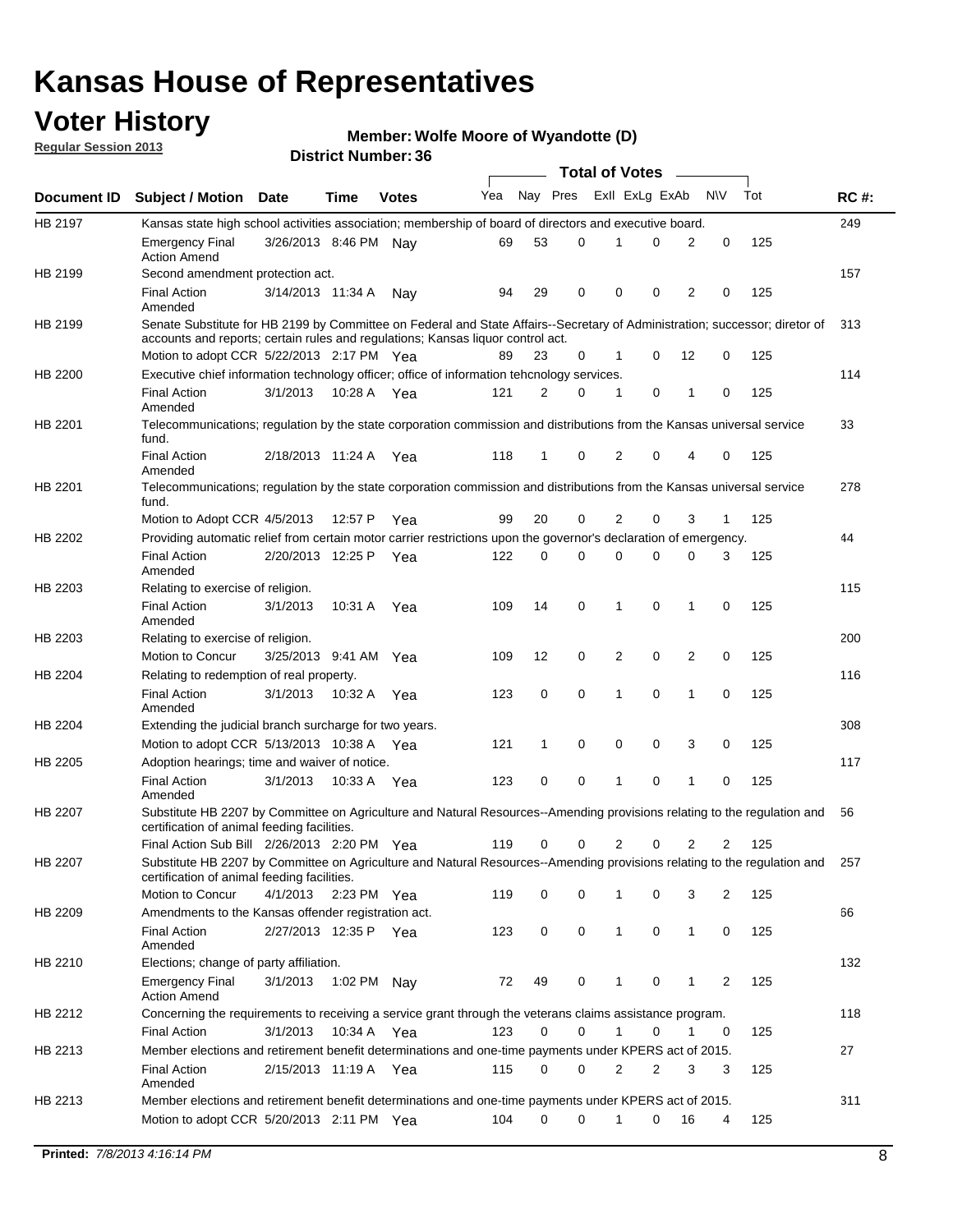## **Voter History**

**Member: Wolfe Moore of Wyandotte (D)** 

**Regular Session 2013**

|                |                                                                                                                                                                                                       |                       |             | DISTILITY MUILING 1. 30 |     |                |   |          | Total of Votes – |    |           |     |             |
|----------------|-------------------------------------------------------------------------------------------------------------------------------------------------------------------------------------------------------|-----------------------|-------------|-------------------------|-----|----------------|---|----------|------------------|----|-----------|-----|-------------|
| Document ID    | <b>Subject / Motion Date</b>                                                                                                                                                                          |                       | <b>Time</b> | <b>Votes</b>            | Yea | Nay Pres       |   |          | Exll ExLg ExAb   |    | <b>NV</b> | Tot | <b>RC#:</b> |
| HB 2216        | Repealing certain joint committees and amending related statutes; amending the joint committees on special claims against<br>the state.                                                               |                       |             |                         |     |                |   |          |                  |    |           |     | 119         |
|                | <b>Final Action</b><br>Amended                                                                                                                                                                        | 3/1/2013              | 10:36 A     | Nay                     | 91  | 32             | 0 | 1        | 0                | 1  | 0         | 125 |             |
| HB 2216        | Repealing certain joint committees and amending related statutes; amending the joint committees on special claims against<br>the state.                                                               |                       |             |                         |     |                |   |          |                  |    |           |     | 323         |
|                | Motion to adopt CCR 6/2/2013                                                                                                                                                                          |                       | 12:18 A     | <b>NV</b>               | 81  | 28             | 0 | 1        | 0                | 6  | 9         | 125 |             |
| HB 2217        | Creating the crime of female genital mutilation and setting the penalty.                                                                                                                              |                       |             |                         |     |                |   |          |                  |    |           |     | 120         |
|                | <b>Final Action</b><br>Amended                                                                                                                                                                        | 3/1/2013              |             | 10:37 A Yea             | 123 | 0              | 0 | 1        | 0                | 1  | 0         | 125 |             |
| HB 2218        | Driving under the influence of alcohol or drugs; tests; implied consent; administrative hearings.                                                                                                     |                       |             |                         |     |                |   |          |                  |    |           |     | 82          |
|                | <b>Final Action</b>                                                                                                                                                                                   | 2/28/2013 11:40 A     |             | Yea                     | 124 | 0              | 0 |          | $\Omega$         | 0  | 0         | 125 |             |
| HB 2218        | Driving under the influence of alcohol or drugs; boating under the influence of alcohol or drugs; tests; implied consent;<br>administrative hearings; aggravated battery DUI.                         |                       |             |                         |     |                |   |          |                  |    |           |     | 303         |
|                | Motion to adopt CCR 5/9/2013                                                                                                                                                                          |                       | 11:46 A     | Yea                     | 120 | $\overline{2}$ | 0 | 1        | 0                | 1  | 1         | 125 |             |
| HB 2221        | Enacting the equal access act; school employees; professional employees organization.                                                                                                                 |                       |             |                         |     |                |   |          |                  |    |           |     | 83          |
|                | <b>Final Action</b>                                                                                                                                                                                   | 2/28/2013 11:42 A     |             | Nav                     | 71  | 53             | 0 | 1        | 0                | 0  | 0         | 125 |             |
| HB 2222        | School districts; bullying policies.                                                                                                                                                                  |                       |             |                         |     |                |   |          |                  |    |           |     | 141         |
|                | <b>Emergency Final</b><br><b>Action Amend</b>                                                                                                                                                         | 3/1/2013              |             | 1:13 PM $Yea$           | 119 | 1              | 1 | 1        | 0                | 1  | 2         | 125 |             |
| HB 2228        | Decreased employer payments to group insurance reserve fund for KPERS plan of death and long-term disability benefits<br>during fiscal years 2014 and 2015.                                           |                       |             |                         |     |                |   |          |                  |    |           |     | 28          |
|                | <b>Final Action</b><br>Amended                                                                                                                                                                        | 2/15/2013 11:21 A     |             | Yea                     | 115 | 0              | 0 | 2        | 2                | 3  | 3         | 125 |             |
| HB 2231        | Substitute HB 2231 by Committee on Appropriations - Appropriations for FY 2014, FY 2015, FY 2016, FY 2017 and FY 2018<br>for various state agencies; capital improvement projects.                    |                       |             |                         |     |                |   |          |                  |    |           |     | 177         |
|                | Final Action Sub Bill 3/20/2013 10:29 A<br>Amended                                                                                                                                                    |                       |             | Nav                     | 68  | 55             | 0 |          | 0                | 1  | 0         | 125 |             |
| HB 2234        | Contracts between the Kansas turnpike authority and the Kansas department of transportation.                                                                                                          |                       |             |                         |     |                |   |          |                  |    |           |     | 151         |
|                | <b>Final Action</b><br>Amended                                                                                                                                                                        | 3/11/2013 11:16 A Nav |             |                         | 81  | 41             | 0 | $\Omega$ | 1                | 2  | 0         | 125 |             |
| HB 2234        | Naming the secretary of transportation as the director of operations of the Kansas turnpike authority; pertaining to certain<br>contracts between the authority and the department of transportation. |                       |             |                         |     |                |   |          |                  |    |           |     | 299         |
|                | Motion to Adopt CCR 4/5/2013                                                                                                                                                                          |                       | 10:12 P     | Nav                     | 76  | 44             | 0 | 2        | 0                | 2  | 1         | 125 |             |
| <b>HB 2244</b> | Taxation of watercraft.<br><b>Emergency Final</b>                                                                                                                                                     | 3/26/2013 8:49 PM     |             | Nav                     | 107 | 15             | 0 | 1        | 0                | 2  | 0         | 125 | 250         |
|                | <b>Action Amend</b>                                                                                                                                                                                   |                       |             |                         |     |                |   |          |                  |    |           |     |             |
| HB 2249        | City annexation of fire district land; double taxation; refund.                                                                                                                                       |                       |             |                         |     |                |   |          |                  |    |           |     | 121         |
|                | Final Action 3/1/2013 10:39 A Yea<br>Amended                                                                                                                                                          |                       |             |                         | 101 | 22             | 0 |          | $\mathbf 0$      |    |           | 125 |             |
| HB 2249        | Certain property issues; fire districts; historic preservation; solid waste.                                                                                                                          |                       |             |                         |     |                |   |          |                  |    |           |     | 310         |
|                | Motion to Adopt CCR 5/17/2013 10:25 A ExII                                                                                                                                                            |                       |             |                         | 92  | 18             | 0 | 1        | 0                | 14 | 0         | 125 |             |
| HB 2252        | Eliminating the statute of limitations for prosecutions of rape and aggravated criminal sodomy.                                                                                                       |                       |             |                         |     |                |   |          |                  |    |           |     | 122         |
|                |                                                                                                                                                                                                       |                       |             | 10:40 A Yea             | 123 | 0              | 0 |          | 0                |    |           | 125 |             |
|                | <b>Final Action</b><br>Amended                                                                                                                                                                        | 3/1/2013              |             |                         |     |                |   |          |                  | 1  | 0         |     |             |
| HB 2253        | Abortion; prohibiting funding for abortion services; amending late-term abortion and woman's- right-to-know statutes.                                                                                 |                       |             |                         |     |                |   |          |                  |    |           |     | 178         |
|                | <b>Final Action</b><br>Amended                                                                                                                                                                        | 3/20/2013 10:31 A     |             | Nav                     | 92  | 31             | 0 | 1        | 0                | 1  | 0         | 125 |             |
| HB 2253        | Abortion; prohibiting funding for abortion services; amending late-term abortion and woman's- right-to-know statutes.                                                                                 |                       |             |                         |     |                |   |          |                  |    |           |     | 301         |
|                | Motion to Adopt CCR 4/5/2013                                                                                                                                                                          |                       | 10:34 P     | Nav                     | 90  | 30             | 0 | 2        | 0                | 2  | 1         | 125 |             |
| HB 2255        | Economic development; investments in telecommunications machinery and equipment.                                                                                                                      |                       |             |                         |     |                |   |          |                  |    |           |     | 142         |
|                | EFA Sub Bill<br>Amended                                                                                                                                                                               | 3/1/2013              |             | 1:15 PM Yea             | 116 | 5              | 0 | 1        | 0                | 1  | 2         | 125 |             |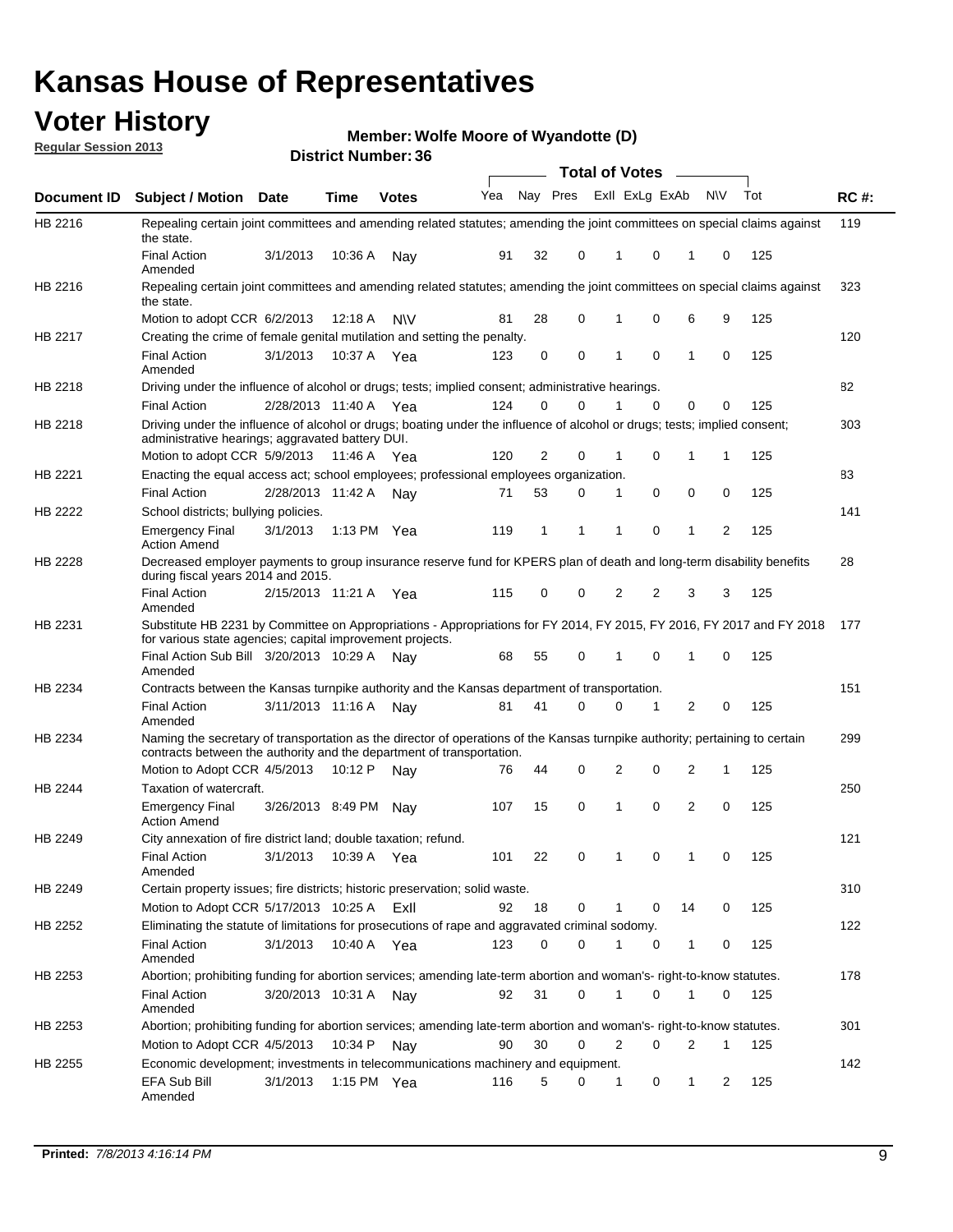## **Voter History**

**Member: Wolfe Moore of Wyandotte (D)** 

**Regular Session 2013**

|                    |                                                                                                                                                                                       |                       |             | DISTILL MUILIDEL, 30 |     |                         |             | Total of Votes – |              |                |              |     |             |
|--------------------|---------------------------------------------------------------------------------------------------------------------------------------------------------------------------------------|-----------------------|-------------|----------------------|-----|-------------------------|-------------|------------------|--------------|----------------|--------------|-----|-------------|
| <b>Document ID</b> | <b>Subject / Motion</b>                                                                                                                                                               | <b>Date</b>           | Time        | <b>Votes</b>         | Yea | Nay Pres ExII ExLg ExAb |             |                  |              |                | <b>NV</b>    | Tot | <b>RC#:</b> |
| HB 2259            | Domestic relations; relating to dissolution of marriage;                                                                                                                              |                       |             |                      |     |                         |             |                  |              |                |              |     | 58          |
|                    | <b>Final Action</b>                                                                                                                                                                   | 2/27/2013 12:12 P Yea |             |                      | 123 | 0                       | 0           | 1                | 0            | 1              | 0            | 125 |             |
| HB 2261            | Authorizing the expenditure of unencumbered balances held by school district; removing the cap for contingency reserve<br>fund.                                                       |                       |             |                      |     |                         |             |                  |              |                |              |     | 48          |
|                    | <b>Final Action</b><br>Amended                                                                                                                                                        | 2/25/2013 12:13 P     |             | Yea                  | 120 | 0                       | 0           | 0                | 0            | 0              | 5            | 125 |             |
| HB 2261            | School districts; expenditure of unencumbered bala ces; removing the cap for contingency reserve fund; establishing celebrate 305                                                     |                       |             |                      |     |                         |             |                  |              |                |              |     |             |
|                    | freedom week; bullying policies. ies.<br>Motion to adopt CCR 5/9/2013                                                                                                                 |                       | 2:25 PM Yea |                      | 119 | $\mathbf{1}$            | 0           | 1                | 0            | 4              | 0            | 125 |             |
| HB 2262            | Substitute HB 2262 by Committee on Appropriations - Amending the percentage amount that is deposited into the oil and gas 210<br>valuation depletion trust fund from 12.41% to 8.25%. |                       |             |                      |     |                         |             |                  |              |                |              |     |             |
|                    | Final Action Sub Bill 3/26/2013 9:58 AM Yea                                                                                                                                           |                       |             |                      | 96  | 23                      | 0           |                  | 0            | 5              | 0            | 125 |             |
| HB 2267            | Income tax, credits, high performance incentive program; subtraction modifications, certain expenses related to living dinor                                                          |                       |             |                      |     |                         |             |                  |              |                |              |     | 252         |
|                    | organ donations.<br><b>Emergency Final</b>                                                                                                                                            | 3/26/2013 8:52 PM Yea |             |                      | 106 | 16                      | 0           | 1                | 0            | 2              | 0            | 125 |             |
|                    | <b>Action Amend</b>                                                                                                                                                                   |                       |             |                      |     |                         |             |                  |              |                |              |     |             |
| HB 2269            | John Bower memorial highway.                                                                                                                                                          |                       |             |                      |     |                         |             |                  |              |                |              |     | 84          |
|                    | <b>Final Action</b><br>Amended                                                                                                                                                        | 2/28/2013 11:44 A Yea |             |                      | 114 | 10                      | 0           | 1                | 0            | 0              | 0            | 125 |             |
| HB 2272            | Exempting IRB-purchased property from property taxatin without state ownerhsip requirement.                                                                                           |                       |             |                      |     |                         |             |                  |              |                |              |     | 123         |
|                    | <b>Final Action</b>                                                                                                                                                                   | 3/1/2013              | 10:41 A Yea |                      | 123 | 0                       | 0           | 1                | 0            | $\mathbf{1}$   | 0            | 125 |             |
| HB 2278            | Creating a penalty enhancement for the theft or burglary of a firearm.                                                                                                                |                       |             |                      |     |                         |             |                  |              |                |              |     | 135         |
|                    | <b>Emergency Final</b><br><b>Action Amend</b>                                                                                                                                         | 3/1/2013              | 1:06 PM Yea |                      | 117 | 4                       | $\mathbf 0$ | 1                | $\Omega$     | 1              | 2            | 125 |             |
| HB 2280            | School districts; establishing celebrate freedom week and related curriculum.                                                                                                         |                       |             |                      |     |                         |             |                  |              |                |              |     | 140         |
|                    | <b>Emergency Final</b><br><b>Action Amend</b>                                                                                                                                         | 3/1/2013              | 1:12 PM Nay |                      | 95  | 25                      | 1           | 1                | $\mathbf 0$  | $\mathbf{1}$   | 2            | 125 |             |
| HB 2294            | Kansas uniform securities act.                                                                                                                                                        |                       |             |                      |     |                         |             |                  |              |                |              |     | 124         |
|                    | <b>Final Action</b>                                                                                                                                                                   | 3/1/2013              | 10:42 A     | Yea                  | 123 | 0                       | 0           | 1                | 0            | 1              | 0            | 125 |             |
| HB 2296            | Campaign finance; permitted uses of campaign funds.                                                                                                                                   |                       |             |                      |     |                         |             |                  |              |                |              |     | 148         |
|                    | <b>Final Action</b>                                                                                                                                                                   | 3/8/2013              | 11:12 A Yea |                      | 120 | $\mathbf{1}$            | 0           | 0                | $\mathbf{1}$ | $\overline{2}$ | $\mathbf{1}$ | 125 |             |
| HB 2298            | Amending the crimes of interference with law enforcement and giving a false alarm.                                                                                                    |                       |             |                      |     |                         |             |                  |              |                |              |     | 136         |
|                    | <b>Emergency Final</b><br>Action                                                                                                                                                      | 3/1/2013              | 1:07 PM Yea |                      | 121 | 0                       | 0           | 1                | 0            | $\mathbf{1}$   | 2            | 125 |             |
| HB 2302            | Relating to drug screening, criminal history record check and fingerprinting of certain persons and employees.                                                                        |                       |             |                      |     |                         |             |                  |              |                |              |     | 85          |
|                    | <b>Final Action</b><br>Amended                                                                                                                                                        | 2/28/2013 11:45 A Yea |             |                      | 124 | 0                       | 0           | 1                | 0            | 0              | 0            | 125 |             |
| HB 2303            | Relating to drivier's license fees; driving under the influence equipment fund.                                                                                                       |                       |             |                      |     |                         |             |                  |              |                |              |     | 125         |
|                    | <b>Final Action</b><br>Amended                                                                                                                                                        | 3/1/2013              | 10:44 A Yea |                      | 113 | 10                      | 0           |                  | 0            | 1              | 0            | 125 |             |
| HB 2305            | Kansas storage tank act and containment of underground storage tanks.                                                                                                                 |                       |             |                      |     |                         |             |                  |              |                |              |     | 126         |
|                    | <b>Final Action</b>                                                                                                                                                                   | 3/1/2013              | 10:45 A     | Yea                  | 123 | 0                       | 0           | $\mathbf 1$      | 0            | $\mathbf{1}$   | 0            | 125 |             |
| HB 2305            | Kansas storage tank act and containment of underground storage tanks.                                                                                                                 |                       |             |                      |     |                         |             |                  |              |                |              |     | 197         |
|                    | Motion to Concur                                                                                                                                                                      | 3/22/2013 11:36 A     |             | Yea                  | 119 | 0                       | 0           | 2                | 0            | 3              | $\mathbf{1}$ | 125 |             |
| HB 2311            | Increasing delinquent registration fees.                                                                                                                                              |                       |             |                      |     |                         |             |                  |              |                |              |     | 127         |
|                    | <b>Final Action</b>                                                                                                                                                                   | 3/1/2013              | 10:50 A     | Yea                  | 24  | 99                      | 0           | 1                | 0            | 1              | 0            | 125 |             |
| HB 2312            | Kansas uninsurable health insurance plan; increase in life time limit.                                                                                                                |                       |             |                      |     |                         |             |                  |              |                |              |     | 95          |
|                    | <b>Final Action</b>                                                                                                                                                                   | 3/1/2013              | 9:53 AM Yea |                      | 123 | 0                       | 0           | 1                | 0            | 1              | 0            | 125 |             |
| HB 2318            | Authorizing use of motorcycle headlamp modulation systems and side lamps.                                                                                                             |                       |             |                      |     |                         |             |                  |              |                |              |     | 128         |
|                    | <b>Final Action</b><br>Amended                                                                                                                                                        | 3/1/2013              | 10:52 A     | Yea                  | 123 | 0                       | 0           | 1                | 0            | 1              | 0            | 125 |             |
| HB 2318            | Authorizing use of motorcycle headlamp modulation systems and side lamps.                                                                                                             |                       |             |                      |     |                         |             |                  |              |                |              |     | 201         |
|                    | Motion to Concur                                                                                                                                                                      | 3/25/2013 9:44 AM Yea |             |                      | 121 | 0                       | 0           | 2                | 0            | 2              | 0            | 125 |             |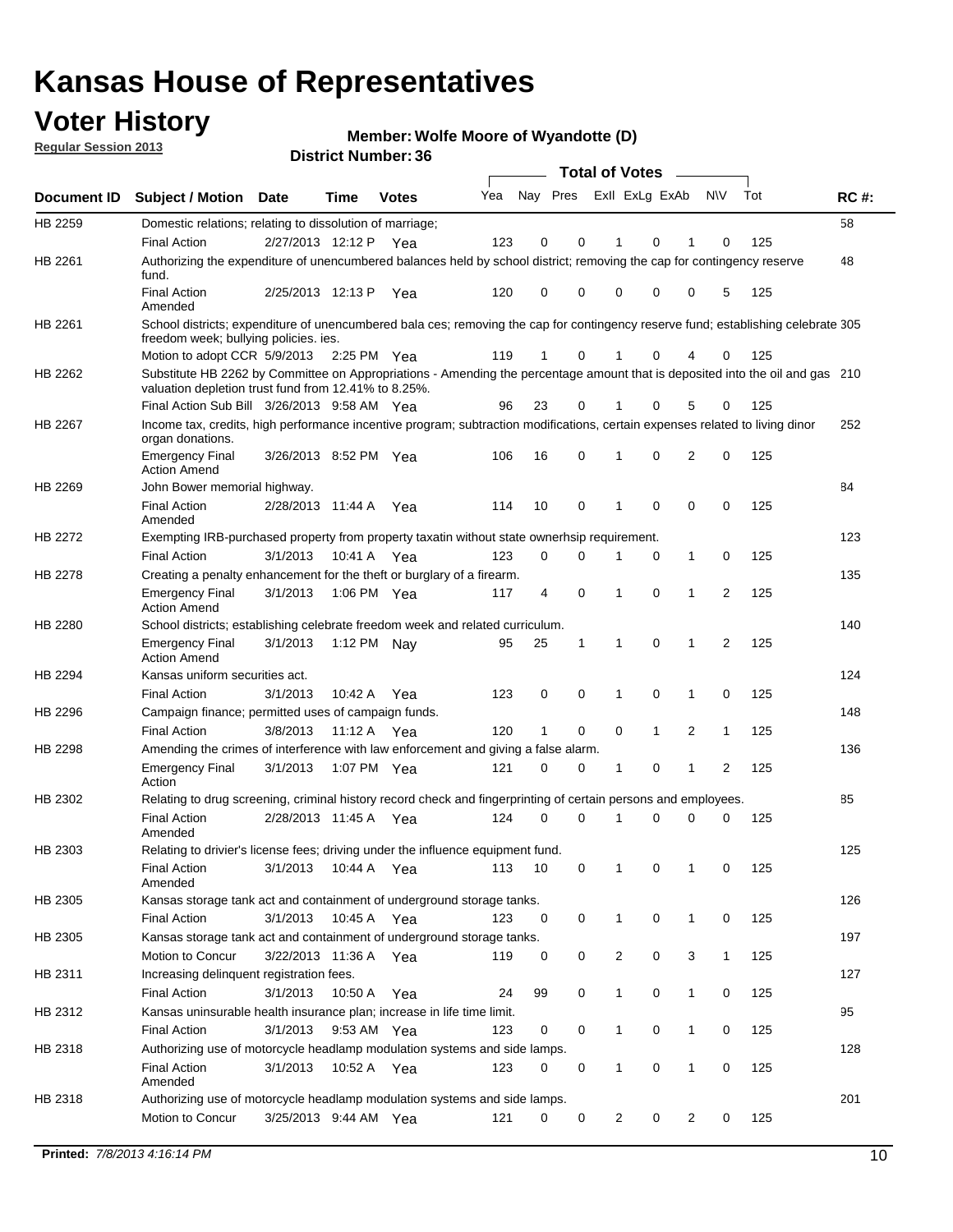## **Voter History**

**Regular Session 2013**

#### **Member: Wolfe Moore of Wyandotte (D)**

**District Number: 36**

|             |                                                                                                                                                                                             |                       |         |              |     |             |             | <b>Total of Votes</b> |             |                |     |     |             |
|-------------|---------------------------------------------------------------------------------------------------------------------------------------------------------------------------------------------|-----------------------|---------|--------------|-----|-------------|-------------|-----------------------|-------------|----------------|-----|-----|-------------|
| Document ID | <b>Subject / Motion</b>                                                                                                                                                                     | <b>Date</b>           | Time    | <b>Votes</b> | Yea | Nay Pres    |             | Exll ExLg ExAb        |             |                | N\V | Tot | <b>RC#:</b> |
| HB 2319     | Creating the coalition of innovative districts act.                                                                                                                                         |                       |         |              |     |             |             |                       |             |                |     |     | 149         |
|             | <b>Final Action</b><br>Amended                                                                                                                                                              | 3/8/2013              | 11:17 A | Nav          | 74  | 47          | 0           | 0                     | 1           | 3              | 0   | 125 |             |
| HB 2319     | Creating the coalition of innovative districts act.                                                                                                                                         |                       |         |              |     |             |             |                       |             |                |     |     | 279         |
|             | Motion to Adopt CCR 4/5/2013                                                                                                                                                                |                       |         | 1:03 PM Nav  | 71  | 47          | 0           | 2                     | 0           | 3              | 2   | 125 |             |
| HB 2322     | Relating to the division of health of the department of health and environment.                                                                                                             |                       |         |              |     |             |             |                       |             |                |     |     | 86          |
|             | <b>Final Action</b><br>Amended                                                                                                                                                              | 2/28/2013 11:46 A Yea |         |              | 118 | 6           | 0           | 1                     | 0           | 0              | 0   | 125 |             |
| HB 2326     | VoIP and IP enabled services.                                                                                                                                                               |                       |         |              |     |             |             |                       |             |                |     |     | 129         |
|             | <b>Final Action</b><br>Amended                                                                                                                                                              | 3/1/2013              | 10:53 A | Yea          | 123 | $\mathbf 0$ | $\mathbf 0$ | 1                     | $\mathbf 0$ | 1              | 0   | 125 |             |
| HB 2338     | Courts; docket fees.                                                                                                                                                                        |                       |         |              |     |             |             |                       |             |                |     |     | 211         |
|             | <b>Final Action</b><br>Amended                                                                                                                                                              | 3/26/2013 10:00 A     |         | Nav          | 67  | 52          | 0           | 1                     | 0           | 5              | 0   | 125 |             |
| HB 2339     | Allowing insurers to return premiums to a policyholder separate from the notice of an adverse underwriting decision.                                                                        |                       |         |              |     |             |             |                       |             |                |     |     | 67          |
|             | <b>Final Action</b>                                                                                                                                                                         | 2/28/2013 11:16 A Yea |         |              | 124 | 0           | 0           | 1                     | 0           | 0              | 0   | 125 |             |
| HB 2339     | Combining life insurance with certain additional health related riders, insurance agents-lines of insurance, health insurance for 287<br>certain firefighters and law enforcement officers. |                       |         |              |     |             |             |                       |             |                |     |     |             |
|             | Motion to Adopt CCR 4/5/2013 7:15 PM Yea                                                                                                                                                    |                       |         |              | 116 | 4           | 0           | 2                     | 0           | 2              | 1   | 125 |             |
| HB 2343     | Relating to the secretary of health and environment; office of laboratory services.                                                                                                         |                       |         |              |     |             |             |                       |             |                |     |     | 130         |
|             | <b>Final Action</b>                                                                                                                                                                         | 3/1/2013              | 10:54 A | Nav          | 89  | 34          | 0           | 1                     | 0           | 1              | 0   | 125 |             |
| HB 2349     | School districts; audit by legislative post audit committee.                                                                                                                                |                       |         |              |     |             |             |                       |             |                |     |     | 87          |
|             | <b>Final Action</b><br>Amended                                                                                                                                                              | 2/28/2013 11:48 A Yea |         |              | 120 | 4           | $\mathbf 0$ | 1                     | $\mathbf 0$ | 0              | 0   | 125 |             |
| HB 2349     | School districts; audit by legislative post audit committee.                                                                                                                                |                       |         |              |     |             |             |                       |             |                |     |     | 291         |
|             | Motion to Concur                                                                                                                                                                            | 4/5/2013              |         | 7:55 PM Yea  | 118 | 2           | 0           | 2                     | 0           | 2              | 1   | 125 |             |
| HB 2352     | Maximum benefits increased for certain members of the Kansas police and firemen's retirement system.                                                                                        |                       |         |              |     |             |             |                       |             |                |     |     | 88          |
|             | <b>Final Action</b>                                                                                                                                                                         | 2/28/2013 11:49 A     |         | Yea          | 124 | $\mathbf 0$ | 0           | 1                     | 0           | 0              | 0   | 125 |             |
| HB 2353     | Adding certain controlled substances as schedule I drugs.                                                                                                                                   |                       |         |              |     |             |             |                       |             |                |     |     | 138         |
|             | <b>Emergency Final</b><br>Action                                                                                                                                                            | 3/1/2013              |         | 1:09 PM Yea  | 121 | 0           | $\mathbf 0$ | 1                     | 0           | 1              | 2   | 125 |             |
| HB 2357     | 242nd engineer company ae" KS army national guard ae" membrial highway.                                                                                                                     |                       |         |              |     |             |             |                       |             |                |     |     | 96          |
|             | <b>Final Action</b>                                                                                                                                                                         | 3/1/2013              |         | 9:54 AM Yea  | 123 | 0           | 0           | 1                     | 0           | 1              | 0   | 125 |             |
| HB 2357     | 242nd engineer company-KS army national guard-highway.                                                                                                                                      |                       |         |              |     |             |             |                       |             |                |     |     | 202         |
|             | Motion to Concur                                                                                                                                                                            | 3/25/2013 9:47 AM Yea |         |              | 121 | $\mathbf 0$ | $\mathbf 0$ | 2                     | 0           | $\overline{2}$ | 0   | 125 |             |
| HB 2363     | Exempting certain aggregate mining operations from department of health and environment regulations.                                                                                        |                       |         |              |     |             |             |                       |             |                |     |     | 131         |
|             | <b>Final Action</b><br>Amended                                                                                                                                                              | 3/1/2013              |         | 10:56 A Yea  | 123 | 0           | 0           | 1                     | 0           | 1              | 0   | 125 |             |
| HB 2363     | Water; wastewater regulations for sand and gravel; streams, dams and water obstructions.                                                                                                    |                       |         |              |     |             |             |                       |             |                |     |     | 280         |
|             | Motion to Adopt CCR 4/5/2013                                                                                                                                                                |                       |         | 1:10 PM Yea  | 119 | 0           | 0           | 2                     | 0           | 3              | 1   | 125 |             |
| HB 2368     | Relating to the governor's mental health services planning council.                                                                                                                         |                       |         |              |     |             |             |                       |             |                |     |     | 137         |
|             | <b>Emergency Final</b><br><b>Action Amend</b>                                                                                                                                               | 3/1/2013              |         | 1:08 PM Yea  | 121 | 0           | 0           | 1                     | 0           | 1              | 2   | 125 |             |
| HB 2377     | Relating to court fees and costs; judicial branch surcharge fund.                                                                                                                           |                       |         |              |     |             |             |                       |             |                |     |     | 212         |
|             | Final Action                                                                                                                                                                                | 3/26/2013 10:01 A Yea |         |              | 118 | 1           | 0           | 1                     | 0           | 5              | 0   | 125 |             |
| HB 2378     | Sales tax exemption for sales of certain machinery and equipment used for surface mining activities.                                                                                        |                       |         |              |     |             |             |                       |             |                |     |     | 251         |
|             | <b>Emergency Final</b><br><b>Action Amend</b>                                                                                                                                               | 3/26/2013 8:51 PM Yea |         |              | 104 | 18          | 0           | 1                     | 0           | 2              | 0   | 125 |             |
| HB 2381     | Election campaign finance; removing certain limitations to contributions made during legislative sessions.                                                                                  |                       |         |              |     |             |             |                       |             |                |     |     | 198         |
|             | <b>Final Action</b><br>Amended                                                                                                                                                              | 3/25/2013 9:30 AM Yea |         |              | 100 | 21          | $\mathbf 0$ | 2                     | 0           | 2              | 0   | 125 |             |
| HB 2387     | Clarifying that felony murder is not a lesser included offense of capital murder.                                                                                                           |                       |         |              |     |             |             |                       |             |                |     |     | 213         |
|             | <b>Final Action</b>                                                                                                                                                                         | 3/26/2013 10:02 A Yea |         |              | 117 | 2           | 0           | $\mathbf{1}$          | 0           | 5              | 0   | 125 |             |

**Printed:**  $7/8/20134:16:14 \text{ PM}$  11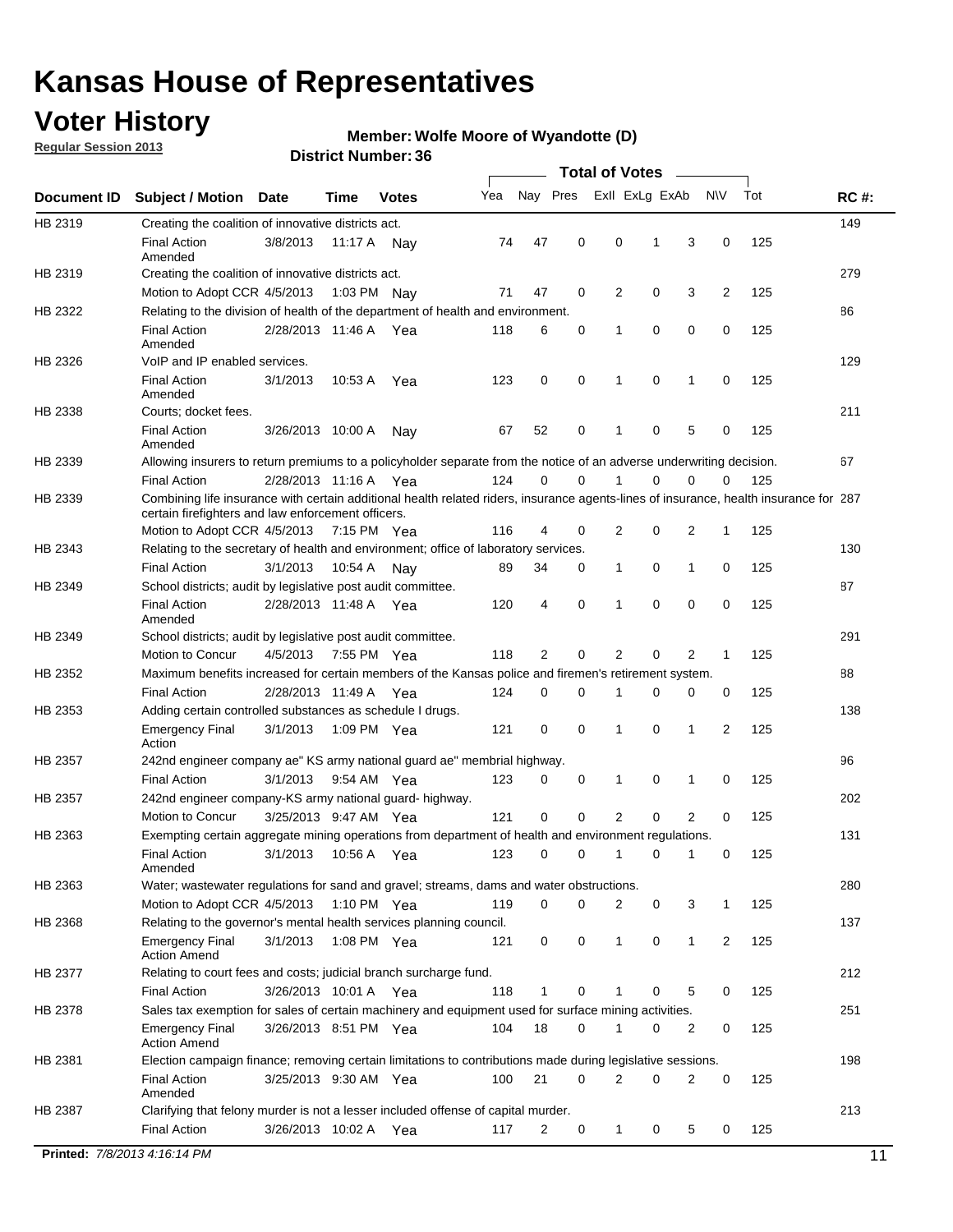## **Voter History**

**Member: Wolfe Moore of Wyandotte (D)** 

**Regular Session 2013**

|                 |                                                                                                                                                                                                                                                  |                       |         |              |     |              |          | <b>Total of Votes</b> |   |   |              |     |             |
|-----------------|--------------------------------------------------------------------------------------------------------------------------------------------------------------------------------------------------------------------------------------------------|-----------------------|---------|--------------|-----|--------------|----------|-----------------------|---|---|--------------|-----|-------------|
| Document ID     | Subject / Motion Date                                                                                                                                                                                                                            |                       | Time    | <b>Votes</b> | Yea | Nay Pres     |          | Exll ExLg ExAb        |   |   | <b>NV</b>    | Tot | <b>RC#:</b> |
| HB 2389         | Capital murder; notice of intent to seek the death penalty.                                                                                                                                                                                      |                       |         |              |     |              |          |                       |   |   |              |     | 214         |
|                 | <b>Final Action</b>                                                                                                                                                                                                                              | 3/26/2013 10:03 A     |         | Yea          | 118 | 1            | 0        | 1                     | 0 | 5 | 0            | 125 |             |
| HB 2391         | School finance; amount of tax levy authorized to finance ancillary school facilities.                                                                                                                                                            |                       |         |              |     |              |          |                       |   |   |              |     | 237         |
|                 | <b>Emergency Final</b><br><b>Action Amend</b>                                                                                                                                                                                                    | 3/26/2013 8:30 PM Nav |         |              | 64  | 57           | 0        | 1                     | 0 | 2 | 1            | 125 |             |
| HB 2391         | Senate Substitute for HB 2391 by Committee on Ways and Means - Creating the joint committee on uniform educational<br>standards oversight.                                                                                                       |                       |         |              |     |              |          |                       |   |   |              |     | 321         |
|                 | Sub Motion to Concur 6/1/2013                                                                                                                                                                                                                    |                       | 10:06 P | <b>NV</b>    | 55  | 58           | 0        | 0                     | 0 | 6 | 6            | 125 |             |
| HB 2396         | Allowing the secretary of administration to identify state owned real property as surplus property and establishing an appeals 253<br>process of such identification; also amending procedures for the disposition of state surplus real estate. |                       |         |              |     |              |          |                       |   |   |              |     |             |
|                 | <b>Emergency Final</b><br>Action Amend                                                                                                                                                                                                           | 3/26/2013 8:53 PM Yea |         |              | 122 | 0            | 0        |                       | 0 | 2 | 0            | 125 |             |
| HB 2403         | Issuing \$1,500,000,000 of pension obligation bonds to finance a portion of the unfunded actuarial liability of KPERS.                                                                                                                           |                       |         |              |     |              |          |                       |   |   |              |     | 236         |
|                 | <b>Final Action</b><br>Amended                                                                                                                                                                                                                   | 3/26/2013 8:29 PM Nay |         |              | 73  | 49           | 0        | 1                     | 0 | 2 | 0            | 125 |             |
| <b>HCR 5014</b> | Urging approval of the Presidential Permit application allowing the construction and operation of the TransCanada Keystone<br>XL Pipeline.                                                                                                       |                       |         |              |     |              |          |                       |   |   |              |     | 215         |
|                 | <b>Final Action</b>                                                                                                                                                                                                                              | 3/26/2013 10:05 A     |         | Yea          | 108 | 11           | 0        |                       | 0 | 5 | 0            | 125 |             |
| HR 6004         | Rules of House of Representatives, permanent rules of the 2013-2014 biennium.                                                                                                                                                                    |                       |         |              |     |              |          |                       |   |   |              |     | 4           |
|                 | <b>Final Action</b><br>Amended                                                                                                                                                                                                                   | 1/28/2013 11:09 A     |         | Nav          | 82  | 40           | 0        | 0                     | 0 | 3 | 0            | 125 |             |
| SB 1            | Legislative Post Audit; periodic audits of the State treasurer and the pooled money investment board.                                                                                                                                            |                       |         |              |     |              |          |                       |   |   |              |     | 216         |
|                 | <b>Final Action</b><br>Amended                                                                                                                                                                                                                   | 3/26/2013 10:06 A     |         | Yea          | 118 | 1            | 0        | 1                     | 0 | 5 | 0            | 125 |             |
| SB 16           | Kansas racketeer influenced and corrupt organization act, criminal street gangs.                                                                                                                                                                 |                       |         |              |     |              |          |                       |   |   |              |     | 217         |
|                 | <b>Final Action</b><br>Amended                                                                                                                                                                                                                   | 3/26/2013 10:12 A Yea |         |              | 74  | 45           | 0        | 1                     | 0 | 5 | 0            | 125 |             |
| SB 20           | Civil procedure; temporary restraining orders and poverty affidavits.                                                                                                                                                                            |                       |         |              |     |              |          |                       |   |   |              |     | 190         |
|                 | <b>Final Action</b><br>Amended                                                                                                                                                                                                                   | 3/22/2013 11:15 A     |         | Yea          | 119 | 0            | 0        | 2                     | 0 | 3 | $\mathbf{1}$ | 125 |             |
| SB 20           | Civil procedure; temporary restraining orders and poverty affidavits.                                                                                                                                                                            |                       |         |              |     |              |          |                       |   |   |              |     | 304         |
|                 | Motion to adopt CCR 5/9/2013                                                                                                                                                                                                                     |                       |         | 2:21 PM Yea  | 119 | $\mathbf{1}$ | 0        | 1                     | 0 | 4 | 0            | 125 |             |
| SB 21           | Firearms; criminal possession of a firearm; expungement; personal and family protection act.                                                                                                                                                     |                       |         |              |     |              |          |                       |   |   |              |     | 255         |
|                 | <b>Emergency Final</b><br>Action                                                                                                                                                                                                                 | 3/26/2013 8:56 PM Yea |         |              | 119 | 3            | 0        |                       | 0 | 2 | 0            | 125 |             |
| SB 23           | Continuation of statewide tax levy for public schools.                                                                                                                                                                                           |                       |         |              |     |              |          |                       |   |   |              |     | 243         |
|                 | <b>Emergency Final</b><br><b>Action Amend</b>                                                                                                                                                                                                    | 3/26/2013 8:38 PM Yea |         |              | 122 | 0            | 0        | 1                     | 0 | 2 | 0            | 125 |             |
| <b>SB 23</b>    | School districts; sttewide tax levy for public schools; school finance amendments                                                                                                                                                                |                       |         |              |     |              |          |                       |   |   |              |     | 296         |
|                 | Motion to Adopt CCR 4/5/2013 9:32 PM Yea                                                                                                                                                                                                         |                       |         |              | 119 | 1            | 0        | 2                     | 0 | 2 | 1            | 125 |             |
| <b>SB 24</b>    | Insurance - Risk-based capital requirements for property, casualty and life insurance companies.                                                                                                                                                 |                       |         |              |     |              |          |                       |   |   |              |     | 204         |
|                 | <b>Final Action</b>                                                                                                                                                                                                                              | 3/26/2013 9:50 AM Yea |         |              | 119 | 0            | 0        |                       | 0 | 5 | 0            | 125 |             |
| SB 25           | Insurance-Risk-based capital requirements for health organizations.                                                                                                                                                                              |                       |         |              |     |              |          |                       |   |   |              |     | 205         |
|                 | <b>Final Action</b>                                                                                                                                                                                                                              | 3/26/2013 9:51 AM Yea |         |              | 119 | 0            | 0        | 1                     | 0 | 5 | 0            | 125 |             |
| SB 27           | Eligibility of students under the military service scholarship program act.                                                                                                                                                                      |                       |         |              |     |              |          |                       |   |   |              |     | 166         |
|                 | <b>Final Action</b><br>Amended                                                                                                                                                                                                                   | 3/19/2013 10:35 A Yea |         |              | 123 | 0            | 0        |                       | 0 | 1 | 0            | 125 |             |
| SB 28           | Authorizing the division of emergency management within the adjutant general's department to accept certain real property.                                                                                                                       |                       |         |              |     |              |          |                       |   |   |              |     | 184         |
|                 | <b>Final Action</b>                                                                                                                                                                                                                              | 3/21/2013 11:22 A Yea |         |              | 121 | 0            | $\Omega$ | 1                     | 0 | 3 | $\Omega$     | 125 |             |
| SB 37           | Kansas home inspectors professional competence and financial responsibility act.                                                                                                                                                                 |                       |         |              |     |              |          |                       |   |   |              |     | 218         |
|                 | <b>Final Action</b>                                                                                                                                                                                                                              | 3/26/2013 10:14 A Yea |         |              | 102 | 17           | 0        | 1                     | 0 | 5 | 0            | 125 |             |
| SB 51           | Health insurance coverage for bankers association.                                                                                                                                                                                               |                       |         |              |     |              |          |                       |   |   |              |     | 189         |
|                 | <b>Final Action</b>                                                                                                                                                                                                                              | 3/22/2013 11:14 A Yea |         |              | 119 | 0            | 0        | 2                     | 0 | 3 | $\mathbf{1}$ | 125 |             |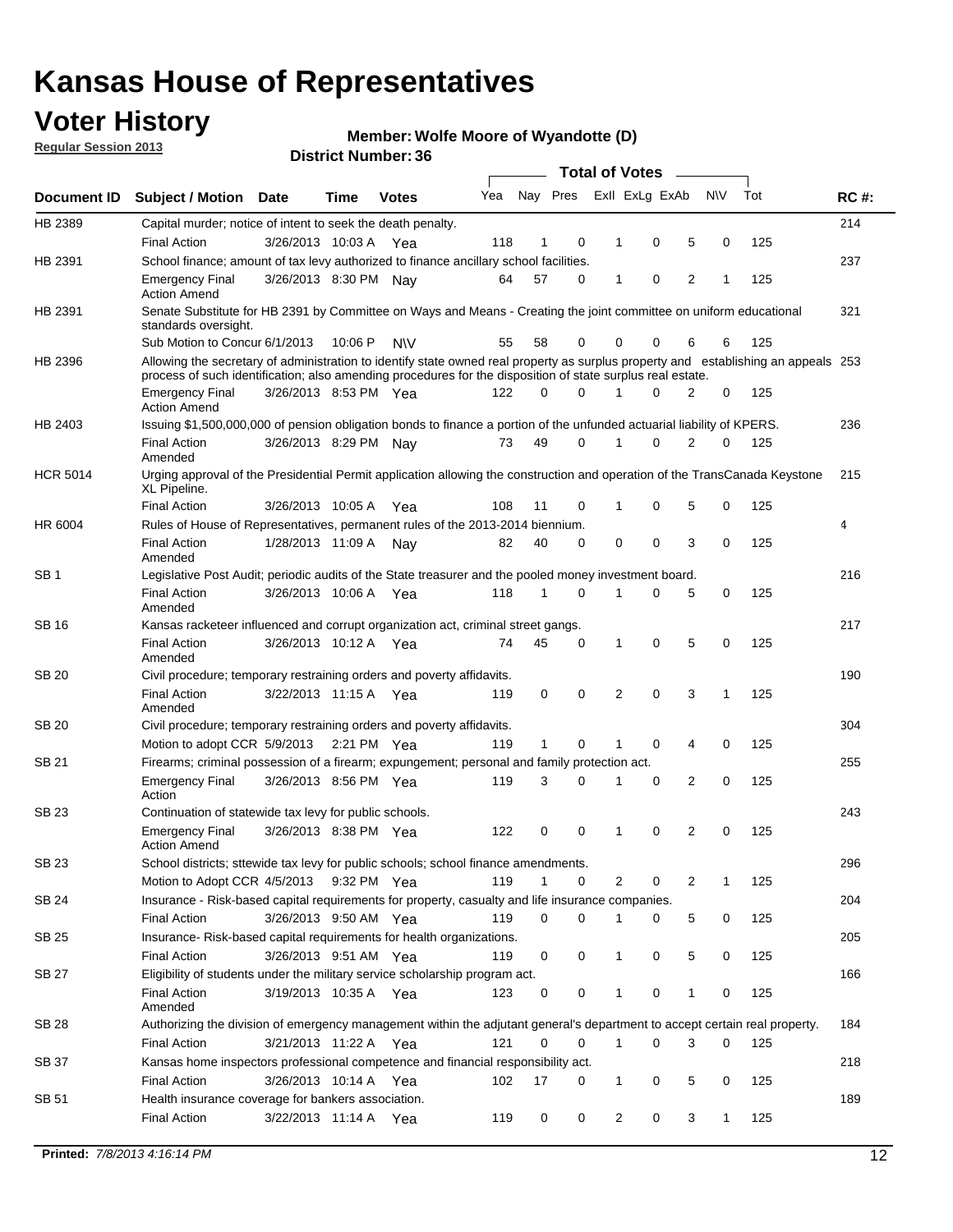## **Voter History**

**Member: Wolfe Moore of Wyandotte (D)** 

**Regular Session 2013**

|              |                                                                                                                                                                                                                                                                                                                                                                         |                       |             |              |     | <b>Total of Votes</b> |             |                |   |                |             |     |             |
|--------------|-------------------------------------------------------------------------------------------------------------------------------------------------------------------------------------------------------------------------------------------------------------------------------------------------------------------------------------------------------------------------|-----------------------|-------------|--------------|-----|-----------------------|-------------|----------------|---|----------------|-------------|-----|-------------|
| Document ID  | <b>Subject / Motion Date</b>                                                                                                                                                                                                                                                                                                                                            |                       | Time        | <b>Votes</b> | Yea | Nay Pres              |             | Exll ExLg ExAb |   |                | <b>NV</b>   | Tot | <b>RC#:</b> |
| SB 52        | Mortgage interest rate cap increase.                                                                                                                                                                                                                                                                                                                                    |                       |             |              |     |                       |             |                |   |                |             |     | 238         |
|              | <b>Emergency Final</b><br>Action                                                                                                                                                                                                                                                                                                                                        | 3/26/2013 8:32 PM Yea |             |              | 120 | 2                     | 0           |                | 0 | 2              | 0           | 125 |             |
| SB 56        | Transferring the recognition of county fair associations from the secretary of agriculture to the board of county<br>commissioners.                                                                                                                                                                                                                                     |                       |             |              |     |                       |             |                |   |                |             |     | 191         |
|              | <b>Final Action</b><br>Amended                                                                                                                                                                                                                                                                                                                                          | 3/22/2013 11:21 A     |             | Yea          | 119 | 0                     | 0           | 2              | 0 | 3              | 1           | 125 |             |
| SB 57        | Substitute for SB 57 by Committee on Agriculture - Agriculture; powers and duties of the department of agriculture relating to<br>poultry improvement plan and domesticated deer.                                                                                                                                                                                       |                       |             |              |     |                       |             |                |   |                |             |     | 192         |
|              | Final Action Sub Bill 3/22/2013 11:24 A Yea<br>Amended                                                                                                                                                                                                                                                                                                                  |                       |             |              | 79  | 40                    | 0           | 2              | 0 | 3              | 1           | 125 |             |
| SB 57        | Substitute for SB 57 by Committee on Agriculture - Agriculture; powers and duties of the department of agriculture relating to<br>poultry improvement plan, stockyards and domesticated deer.                                                                                                                                                                           |                       |             |              |     |                       |             |                |   |                |             |     | 262         |
|              | Motion to adopt CCR 4/4/2013 2:18 PM Yea                                                                                                                                                                                                                                                                                                                                |                       |             |              | 80  | 42                    | 0           | 1              | 0 | 2              | 0           | 125 |             |
| SB 58        | Sentencing for unlawful manufacturing of controlled substances.                                                                                                                                                                                                                                                                                                         |                       |             |              |     |                       |             |                |   |                |             |     | 219         |
|              | <b>Final Action</b>                                                                                                                                                                                                                                                                                                                                                     | 3/26/2013 10:15 A     |             | Yea          | 119 | 0                     | 0           | 1              | 0 | 5              | 0           | 125 |             |
| <b>SB 59</b> | Attorney general; reward for information.                                                                                                                                                                                                                                                                                                                               |                       |             |              |     |                       |             |                |   |                |             |     | 193         |
|              | <b>Final Action</b>                                                                                                                                                                                                                                                                                                                                                     | 3/22/2013 11:25 A     |             | Yea          | 119 | 0                     | 0           | 2              | 0 | 3              | 1           | 125 |             |
| SB 62        | Making gas pipeline safety terminology consistent with federal regulations.                                                                                                                                                                                                                                                                                             |                       |             |              |     |                       |             |                |   |                |             |     | 163         |
|              | <b>Final Action</b>                                                                                                                                                                                                                                                                                                                                                     | 3/19/2013 10:32 A     |             | Yea          | 123 | 0                     | 0           | 1              | 0 | 1              | 0           | 125 |             |
| SB 63        | Elections; voting crimes, penalties and prosecution.                                                                                                                                                                                                                                                                                                                    |                       |             |              |     |                       |             |                |   |                |             |     | 246         |
|              | <b>Emergency Final</b><br><b>Action Amend</b>                                                                                                                                                                                                                                                                                                                           | 3/26/2013 8:42 PM Nay |             |              | 69  | 53                    | $\mathbf 0$ | 1              | 0 | $\overline{2}$ | $\mathbf 0$ | 125 |             |
| SB 68        | Driver's license examinations; locations.                                                                                                                                                                                                                                                                                                                               |                       |             |              |     |                       |             |                |   |                |             |     | 220         |
|              | <b>Final Action</b>                                                                                                                                                                                                                                                                                                                                                     | 3/26/2013 10:16 A     |             | Yea          | 116 | 3                     | 0           | 1              | 0 | 5              | 0           | 125 |             |
| SB 69        | Motor vehicles; vehicle registration and license plates.                                                                                                                                                                                                                                                                                                                |                       |             |              |     |                       |             |                |   |                |             |     | 167         |
|              | <b>Final Action</b>                                                                                                                                                                                                                                                                                                                                                     | 3/19/2013 10:37 A     |             | Yea          | 117 | 6                     | 0           | 1              | 0 | $\mathbf{1}$   | 0           | 125 |             |
| SB 74        | Prison-made goods act; prohibiting prisoner production of manufactured or modular homes.                                                                                                                                                                                                                                                                                |                       |             |              |     |                       |             |                |   |                |             |     | 221         |
|              | <b>Final Action</b>                                                                                                                                                                                                                                                                                                                                                     | 3/26/2013 10:19 A     |             | Yea          | 87  | 32                    | 0           | 1              | 0 | 5              | 0           | 125 |             |
| SB 75        | Record requirements and civil penalties relating to sales of plastic bulk merchandise containers.                                                                                                                                                                                                                                                                       |                       |             |              |     |                       |             |                |   |                |             |     | 222         |
|              | <b>Final Action</b>                                                                                                                                                                                                                                                                                                                                                     | 3/26/2013 10:21 A     |             | Yea          | 101 | 18                    | 0           | 1              | 0 | 5              | 0           | 125 |             |
| SB 81        | Open records; requests for criminal justice information; restriction of certain officials' information from publicly accessible<br>records.<br><b>Final Action</b>                                                                                                                                                                                                      | 3/22/2013 11:27 A     |             |              | 119 | 0                     | 0           | 2              | 0 | 3              |             | 125 | 194         |
|              | Amended                                                                                                                                                                                                                                                                                                                                                                 |                       |             | Yea          |     |                       |             |                |   |                |             |     |             |
| <b>SB83</b>  | House Substitute for SB 83 by Committee on Taxation - Income tax deductions and modifications; severance tax; sales tax;<br>delinquent tax liabilities.                                                                                                                                                                                                                 |                       |             |              |     |                       |             |                |   |                |             |     | 187         |
|              | Final Action Sub Bill 3/21/2013 11:30 A                                                                                                                                                                                                                                                                                                                                 |                       |             | Nav          | 96  | 25                    | 0           | 1              | 0 | 3              | 0           | 125 |             |
| SB 83        | House Substitute for SB 83 by Committee on Taxation--Income tax deductions and modifications; severance tax; sales tax and 260<br>compensating use tax, preseumptions relating to nexus; property tax, exemptions, new automobile manufacturinge property;<br>taxation of watercraft; leased commercial and industrial property appeals; correction of clerical errors. |                       |             |              |     |                       |             |                |   |                |             |     |             |
|              | Motion to adopt CCR 4/3/2013                                                                                                                                                                                                                                                                                                                                            |                       | 10:35 A Yea |              | 104 | 15                    | 0           | $\mathbf{1}$   | 0 | 3              | 2           | 125 |             |
| SB 84        | House Substitute for SB 84 by Committee on Taxation - Reduction to state income tax rates based on selected actual state<br>general fund receipts computations; distribution of revenues from sales and compensating use tax; reduction of<br>Final Action Sub Bill 3/21/2013 11:34 A Nay                                                                               |                       |             |              | 82  | 39                    | $\Omega$    |                | 0 | 3              | $\Omega$    | 125 | 188         |
|              | Amended                                                                                                                                                                                                                                                                                                                                                                 |                       |             |              |     |                       |             |                |   |                |             |     |             |
| SB 84        | House Substitute for SB 84 -- Reduction to state income tax rates based on selected actual state general fund receipts<br>computations; reduction of itemized deductions.                                                                                                                                                                                               |                       |             |              |     |                       |             |                |   |                |             |     | 317         |
|              | Motion to adopt CCR 5/28/2013 2:32 PM Nav                                                                                                                                                                                                                                                                                                                               |                       |             |              | 42  | 71                    | 0           |                | 0 | 9              | 2           | 125 |             |
| SB 84        | House Substitute for SB 84 -- Reduction to state income tax rates based on selected actual state general fund receipts<br>computations; reduction of itemized deductions.                                                                                                                                                                                               |                       |             |              |     |                       |             |                |   |                |             |     | 319         |
|              | Motion to adopt CCR 5/30/2013 9:14 PM Nay                                                                                                                                                                                                                                                                                                                               |                       |             |              | 18  | 94                    | 0           |                | 0 | 9              | 3           | 125 |             |
| SB 85        | Motor vehicle insurance; providing proof of insurance by cellular phone or portable electronic device.<br><b>Final Action</b>                                                                                                                                                                                                                                           | 3/20/2013 10:25 A Yea |             |              | 123 | 0                     | $\Omega$    |                | 0 | 1              | 0           | 125 | 175         |
|              |                                                                                                                                                                                                                                                                                                                                                                         |                       |             |              |     |                       |             |                |   |                |             |     |             |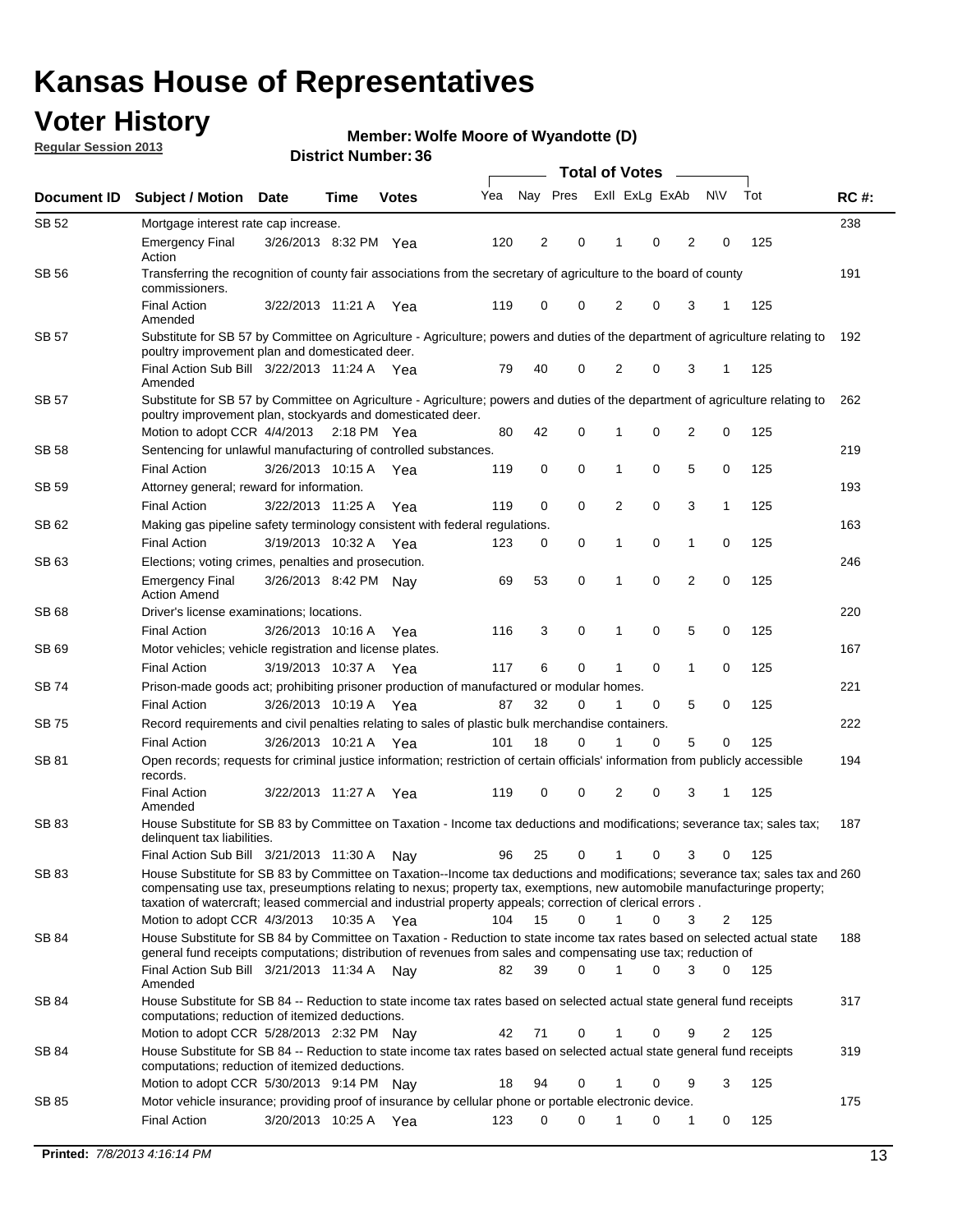## **Voter History**

**Regular Session 2013**

#### **Member: Wolfe Moore of Wyandotte (D)**

| Document ID                                                                                                                            |                                                                                                       |                       |         |              |     |                |   |                |   |                |              |     |             |  |  |  |  |  |  |  |
|----------------------------------------------------------------------------------------------------------------------------------------|-------------------------------------------------------------------------------------------------------|-----------------------|---------|--------------|-----|----------------|---|----------------|---|----------------|--------------|-----|-------------|--|--|--|--|--|--|--|
|                                                                                                                                        | <b>Subject / Motion Date</b>                                                                          |                       | Time    | <b>Votes</b> | Yea | Nay Pres       |   | Exll ExLg ExAb |   |                | <b>NV</b>    | Tot | <b>RC#:</b> |  |  |  |  |  |  |  |
| <b>SB 88</b>                                                                                                                           | Increasing the children's advocacy center assessment fee.                                             |                       |         |              |     |                |   |                |   |                |              |     | 223         |  |  |  |  |  |  |  |
|                                                                                                                                        | <b>Final Action</b><br>Amended                                                                        | 3/26/2013 10:22 A     |         | Yea          | 118 | 1              | 0 | 1              | 0 | 5              | 0            | 125 |             |  |  |  |  |  |  |  |
| SB 96                                                                                                                                  | Motor vehicles; counties with multiple registration facilities; additional registration fee.          |                       |         |              |     |                |   |                |   |                |              |     | 224         |  |  |  |  |  |  |  |
|                                                                                                                                        | <b>Final Action</b><br>Amended                                                                        | 3/26/2013 10:24 A Yea |         |              | 106 | 12             | 0 | 1              | 0 | 5              | 1            | 125 |             |  |  |  |  |  |  |  |
| SB 96                                                                                                                                  | Additional motor vehicle registration fees.                                                           |                       |         |              |     |                |   |                |   |                |              |     | 263         |  |  |  |  |  |  |  |
|                                                                                                                                        | Motion to adopt CCR 4/4/2013 2:21 PM                                                                  |                       |         | Yea          | 114 | 8              | 0 | 1              | 0 | 2              | 0            | 125 |             |  |  |  |  |  |  |  |
| SB 102                                                                                                                                 | Requiring the state treasurer to provide a list of daily deposits to the secretary of administration. |                       |         |              |     |                |   |                |   |                |              |     | 195         |  |  |  |  |  |  |  |
|                                                                                                                                        | <b>Final Action</b><br>Amended                                                                        | 3/22/2013 11:28 A Yea |         |              | 119 | 0              | 0 | $\overline{2}$ | 0 | 3              | $\mathbf{1}$ | 125 |             |  |  |  |  |  |  |  |
| SB 102<br>SB 111<br><b>SB 113</b><br><b>SB 118</b><br>SB 120<br>SB 122<br>SB 122<br>SB 124<br>SB 124<br><b>SB 128</b><br><b>SB 129</b> | Enacting the second amendment protection act.                                                         |                       |         |              |     |                |   |                |   |                |              |     | 295         |  |  |  |  |  |  |  |
|                                                                                                                                        | Motion to Adopt CCR 4/5/2013                                                                          |                       |         | 9:20 PM Nay  | 96  | 24             | 0 | 2              | 0 | 2              | $\mathbf{1}$ | 125 |             |  |  |  |  |  |  |  |
|                                                                                                                                        | Establishing Native American legislative day at the capitol; awarding of high school diplomas.        |                       |         |              |     |                |   |                |   |                |              |     |             |  |  |  |  |  |  |  |
|                                                                                                                                        | Emergency Final<br><b>Action Amend</b>                                                                | 3/26/2013 8:41 PM Yea |         |              | 122 | 0              | 0 |                | 0 | 2              | 0            | 125 |             |  |  |  |  |  |  |  |
|                                                                                                                                        | Credit unions; changes in certain loan limitations.                                                   |                       |         |              |     |                |   |                |   |                |              |     | 234         |  |  |  |  |  |  |  |
|                                                                                                                                        | <b>Emergency Final</b><br>Action                                                                      | 3/26/2013 8:25 PM Yea |         |              | 122 | 0              | 0 | 1              | 0 | $\overline{2}$ | 0            | 125 |             |  |  |  |  |  |  |  |
|                                                                                                                                        | Relating to law enforcement reporting and investigation of missing persons.                           |                       |         |              |     |                |   |                |   |                |              |     | 225         |  |  |  |  |  |  |  |
|                                                                                                                                        | <b>Final Action</b>                                                                                   | 3/26/2013 10:25 A Yea |         |              | 119 | 0              | 0 | 1              | 0 | 5              | 0            | 125 |             |  |  |  |  |  |  |  |
|                                                                                                                                        | Enacting the Kansas farmers' market promotion act.                                                    |                       |         |              |     |                |   |                |   |                |              |     | 196         |  |  |  |  |  |  |  |
|                                                                                                                                        | <b>Final Action</b><br>Amended                                                                        | 3/22/2013 11:31 A Yea |         |              | 68  | 51             | 0 | 2              | 0 | 3              | 1            | 125 |             |  |  |  |  |  |  |  |
|                                                                                                                                        | Kansas administrative procedure act; service of order or notice.                                      |                       |         |              |     |                |   |                |   |                |              |     | 226         |  |  |  |  |  |  |  |
|                                                                                                                                        | <b>Final Action</b><br>Amended                                                                        | 3/26/2013 10:26 A     |         | Yea          | 119 | 0              | 0 | 1              | 0 | 5              | 0            | 125 |             |  |  |  |  |  |  |  |
|                                                                                                                                        | Elections; unauthorized voting disclosures.                                                           |                       |         |              |     |                |   |                |   |                |              |     | 286         |  |  |  |  |  |  |  |
|                                                                                                                                        | Motion to Adopt CCR 4/5/2013 6:23 PM                                                                  |                       |         | Nav          | 89  | 31             | 0 | 2              | 0 | 2              | 1            | 125 |             |  |  |  |  |  |  |  |
|                                                                                                                                        | Amending the Kansas restraint of trade act.                                                           |                       |         |              |     |                |   |                |   |                |              |     | 227         |  |  |  |  |  |  |  |
|                                                                                                                                        | <b>Final Action</b><br>Amended                                                                        | 3/26/2013 10:27 A     |         | Yea          | 116 | $\overline{c}$ | 1 | 1              | 0 | 5              | 0            | 125 |             |  |  |  |  |  |  |  |
|                                                                                                                                        | Amending the Kansas restraint of trade act.                                                           |                       |         |              |     |                |   |                |   |                |              |     | 273         |  |  |  |  |  |  |  |
|                                                                                                                                        | Motion to Adopt CCR 4/5/2013                                                                          |                       | 11:06 A | Nay          | 97  | 23             | 0 | 2              | 0 | 2              | 1            | 125 |             |  |  |  |  |  |  |  |
|                                                                                                                                        | Career technical education incentive program amendments.                                              |                       |         |              |     |                |   |                |   |                |              |     | 168         |  |  |  |  |  |  |  |
|                                                                                                                                        | <b>Final Action</b><br>Amended                                                                        | 3/19/2013 10:39 A     |         | Yea          | 123 | 0              | 0 | 1              | 0 | 1              | 0            | 125 |             |  |  |  |  |  |  |  |
|                                                                                                                                        | Bank commissioner; certain fees and hearing costs.                                                    |                       |         |              |     |                |   |                |   |                |              |     | 254         |  |  |  |  |  |  |  |
|                                                                                                                                        | <b>Emergency Final</b><br><b>Action Amend</b>                                                         | 3/26/2013 8:55 PM Yea |         |              | 110 | 12             | 0 | 1              | 0 | 2              | 0            | 125 |             |  |  |  |  |  |  |  |
| SB 129                                                                                                                                 | Mortgage interest rate cap increase.                                                                  |                       |         |              |     |                |   |                |   |                |              |     | 272         |  |  |  |  |  |  |  |
|                                                                                                                                        | Motion to Adopt CCR 4/5/2013                                                                          |                       | 10:42 A | Yea          | 121 | 0              | 0 | 2              | 0 | 2              | 0            | 125 |             |  |  |  |  |  |  |  |
| SB 135                                                                                                                                 | Transferring boiler inspection duties from the department of labor to the state fire marshal.         |                       |         |              |     |                |   |                |   |                |              |     | 228         |  |  |  |  |  |  |  |
|                                                                                                                                        | <b>Final Action</b>                                                                                   | 3/26/2013 10:28 A Yea |         |              | 114 | 5              | 0 | 1              | 0 | 5              | 0            | 125 |             |  |  |  |  |  |  |  |
| SB 136                                                                                                                                 | Providing veterans designation on driver's licenses and nondriver identification cards.               |                       |         |              |     |                |   |                |   |                |              |     | 244         |  |  |  |  |  |  |  |
|                                                                                                                                        | <b>Emergency Final</b><br><b>Action Amend</b>                                                         | 3/26/2013 8:39 PM Yea |         |              | 119 | 3              | 0 | 1              | 0 | $\overline{2}$ | 0            | 125 |             |  |  |  |  |  |  |  |
| SB 139                                                                                                                                 | Kansas money transmitter act.                                                                         |                       |         |              |     |                |   |                |   |                |              |     | 229         |  |  |  |  |  |  |  |
|                                                                                                                                        | <b>Final Action</b>                                                                                   | 3/26/2013 10:30 A     |         | Yea          | 117 | $\mathbf{1}$   | 1 | $\mathbf{1}$   | 0 | 5              | 0            | 125 |             |  |  |  |  |  |  |  |
| SB 142                                                                                                                                 | Abortion; concerning civil actions related to abortion.                                               |                       |         |              |     |                |   |                |   |                |              |     | 241         |  |  |  |  |  |  |  |
|                                                                                                                                        | <b>Emergency Final</b><br>Action                                                                      | 3/26/2013 8:36 PM Nay |         |              | 89  | 33             | 0 | 1              | 0 | 2              | 0            | 125 |             |  |  |  |  |  |  |  |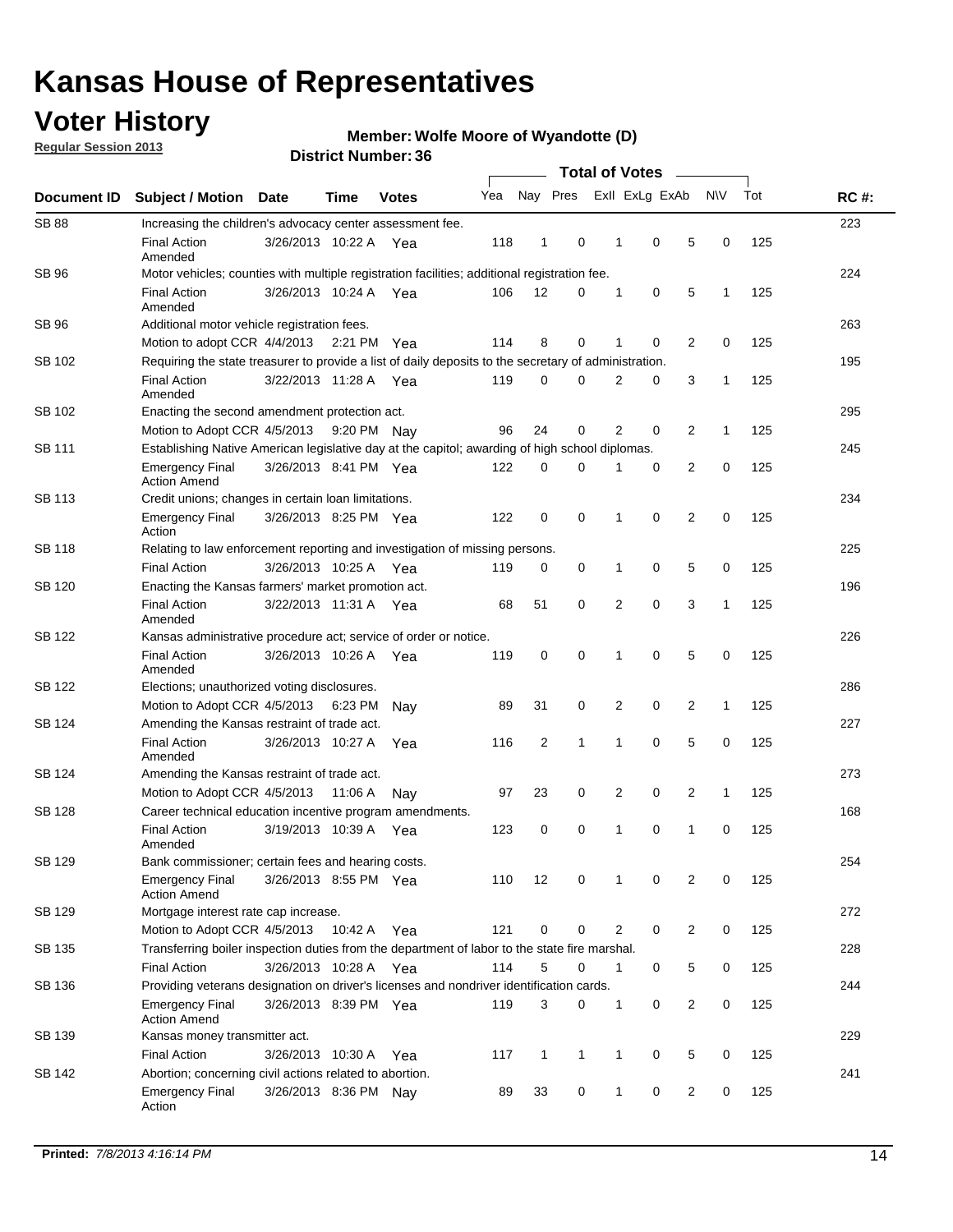## **Voter History**

**Regular Session 2013**

#### **Member: Wolfe Moore of Wyandotte (D)**

|                 |                                                                                                                                                                                                       |                                                                                                                                                                         |                                                                                   |              |     |          | <b>Total of Votes</b> |   |                |                |           |     |             |
|-----------------|-------------------------------------------------------------------------------------------------------------------------------------------------------------------------------------------------------|-------------------------------------------------------------------------------------------------------------------------------------------------------------------------|-----------------------------------------------------------------------------------|--------------|-----|----------|-----------------------|---|----------------|----------------|-----------|-----|-------------|
| Document ID     | <b>Subject / Motion</b>                                                                                                                                                                               | Date                                                                                                                                                                    | Time                                                                              | <b>Votes</b> | Yea | Nay Pres |                       |   | Exll ExLg ExAb |                | <b>NV</b> | Tot | <b>RC#:</b> |
| <b>SB 149</b>   | 239<br>Drug screening for recipients of cash assistance and unemployment benefits.                                                                                                                    |                                                                                                                                                                         |                                                                                   |              |     |          |                       |   |                |                |           |     |             |
|                 | <b>Emergency Final</b><br><b>Action Amend</b>                                                                                                                                                         | 3/26/2013 8:33 PM Yea                                                                                                                                                   |                                                                                   |              | 106 | 16       | 0                     | 1 | 0              | 2              | 0         | 125 |             |
| SB 164          | Relating to the director of vehicles regulating providers of motor vehicle functions.                                                                                                                 |                                                                                                                                                                         |                                                                                   |              |     |          |                       |   |                |                |           |     | 247         |
|                 | <b>Emergency Final</b><br><b>Action Amend</b>                                                                                                                                                         | 3/26/2013 8:43 PM Yea                                                                                                                                                   |                                                                                   |              | 117 | 5        | 0                     | 1 | 0              | 2              | 0         | 125 |             |
| SB 164          | Relating to the director of vehicles regulating providers of motor vehicle functions.                                                                                                                 |                                                                                                                                                                         |                                                                                   |              |     |          |                       |   |                |                |           |     | 268         |
|                 |                                                                                                                                                                                                       | 0<br>Motion to adopt CCR 4/4/2013 5:32 PM Yea<br>9<br>0<br>$\mathbf{1}$<br>2<br>2<br>125<br>111                                                                         |                                                                                   |              |     |          |                       |   |                |                |           |     |             |
| SB 166          | Insurers supervision, rehabilitation and liquidation act; derivatives.                                                                                                                                |                                                                                                                                                                         |                                                                                   |              |     |          |                       |   |                |                |           |     | 206         |
|                 | <b>Final Action</b>                                                                                                                                                                                   | 3/26/2013 9:52 AM Yea                                                                                                                                                   |                                                                                   |              | 119 | 0        | 0                     | 1 | 0              | 5              | 0         | 125 |             |
| <b>SB 168</b>   | Limiting nuisance actions against certain agricultural activities.                                                                                                                                    |                                                                                                                                                                         |                                                                                   |              |     |          |                       |   |                |                |           |     | 169         |
|                 | <b>Final Action</b><br>Amended                                                                                                                                                                        | 3/19/2013 10:40 A Yea                                                                                                                                                   |                                                                                   |              | 111 | 12       | 0                     | 1 | $\mathbf 0$    | 1              | 0         | 125 |             |
| SB 168          | Limiting nuisance actions against certain agricultural activities.                                                                                                                                    |                                                                                                                                                                         |                                                                                   |              |     |          |                       |   |                |                |           |     | 264         |
|                 | Motion to adopt CCR 4/4/2013                                                                                                                                                                          |                                                                                                                                                                         |                                                                                   | 2:30 PM Yea  | 110 | 12       | 0                     | 1 | 0              | 2              | 0         | 125 |             |
| SB 171          | School districts; amendments to Kansas uniform financial accounting and reporting act.                                                                                                                |                                                                                                                                                                         |                                                                                   |              |     |          |                       |   |                |                |           |     | 248         |
|                 | <b>Emergency Final</b><br><b>Action Amend</b>                                                                                                                                                         | 3/26/2013 8:44 PM Yea                                                                                                                                                   |                                                                                   |              | 122 | 0        | 0                     | 1 | 0              | 2              | 0         | 125 |             |
| SB 171          |                                                                                                                                                                                                       | School districts; amendments to Kansas uniform financial accounting and reporting act.                                                                                  |                                                                                   |              |     |          |                       |   |                |                |           |     | 285         |
|                 | Motion to Adopt CCR 4/5/2013 6:19 PM Nay                                                                                                                                                              |                                                                                                                                                                         |                                                                                   |              | 63  | 57       | 0                     | 2 | 0              | 2              | 1         | 125 |             |
| SB 171          | Appropriations for FY 2013, FY 2014, FY 2015, FY 2016, FY 2017 and FY 2018 for various state agencies; capital<br>improvement projects; claims against the state.                                     |                                                                                                                                                                         |                                                                                   |              |     |          |                       |   |                |                |           | 320 |             |
|                 | Motion to adopt CCR 6/1/2013 4:30 PM N\V                                                                                                                                                              |                                                                                                                                                                         |                                                                                   |              | 63  | 51       | 0                     | 0 | 0              | 8              | 3         | 125 |             |
| SB 187          |                                                                                                                                                                                                       | Establishing the workers compensation and employment security boards nominating committee; administrative law judge<br>appointment; workers compensation appeals board. |                                                                                   |              |     |          |                       |   |                |                |           |     |             |
|                 | <b>Emergency Final</b><br><b>Action Amend</b>                                                                                                                                                         | 3/26/2013 8:37 PM Nay                                                                                                                                                   |                                                                                   |              | 88  | 34       | 0                     | 1 | 0              | 2              | 0         | 125 |             |
| SB 187          | Amending workers compensation law provisions; establishing the workers compensation and employment security boards<br>nominating committee; notice requirements; workplace health and safety program. |                                                                                                                                                                         |                                                                                   |              |     |          |                       |   |                |                |           |     | 274         |
|                 | Motion to Adopt CCR 4/5/2013 11:26 A Nav                                                                                                                                                              |                                                                                                                                                                         |                                                                                   |              | 89  | 31       | 0                     | 2 | 0              | 3              | 0         | 125 |             |
| SB 199          |                                                                                                                                                                                                       |                                                                                                                                                                         | 235<br>University of Kansas medical center; midwest center for stem cell therapy. |              |     |          |                       |   |                |                |           |     |             |
|                 | <b>Emergency Final</b><br><b>Action Amend</b>                                                                                                                                                         | 3/26/2013 8:26 PM Yea                                                                                                                                                   |                                                                                   |              | 90  | 32       | 0                     | 1 | 0              | 2              | 0         | 125 |             |
| SB 199          | Health care; stem cell therapy and unused medications.                                                                                                                                                |                                                                                                                                                                         |                                                                                   |              |     |          |                       |   |                |                |           |     | 290         |
|                 | Motion to Adopt CCR 4/5/2013 7:52 PM Yea                                                                                                                                                              |                                                                                                                                                                         |                                                                                   |              | 90  | 30       | 0                     | 2 | 0              | $\overline{2}$ | 1         | 125 |             |
| SB 216          | Allowing a public building commission to acquire land for a municipal university similar to what such commission is currently<br>allowed to do for any state university.                              |                                                                                                                                                                         |                                                                                   |              |     |          |                       |   |                |                |           |     | 185         |
|                 | <b>Final Action</b>                                                                                                                                                                                   | 3/21/2013 11:23 A Yea                                                                                                                                                   |                                                                                   |              | 121 | 0        | 0                     | 1 | 0              | 3              | 0         | 125 |             |
| SB 246          | Reconciling amendments to certain statutes.                                                                                                                                                           |                                                                                                                                                                         |                                                                                   |              |     |          |                       |   |                |                |           |     | 315         |
|                 | <b>Emergency Final</b><br>Action                                                                                                                                                                      | 5/23/2013 2:14 PM Yea                                                                                                                                                   |                                                                                   |              | 111 | 0        | 0                     | 1 | 0              | 8              | 5         | 125 |             |
| <b>SCR 1604</b> | Joint rules for the Senate and House of Representatives, 2013-2014.                                                                                                                                   |                                                                                                                                                                         |                                                                                   |              |     |          |                       |   |                |                |           |     | 5           |
|                 | <b>Final Action</b><br>Amended                                                                                                                                                                        | 1/28/2013 11:12 A Nay                                                                                                                                                   |                                                                                   |              | 81  | 41       | 0                     | 0 | 0              | 3              | 0         | 125 |             |
| <b>SCR 1606</b> | Honoring pregnancy maintenance resource centers.                                                                                                                                                      |                                                                                                                                                                         |                                                                                   |              |     |          |                       |   |                |                |           |     | 240         |
|                 | <b>Emergency Final</b><br>Action                                                                                                                                                                      | 3/26/2013 8:34 PM Yea                                                                                                                                                   |                                                                                   |              | 122 | 0        | 0                     | 1 | 0              | 2              | 0         | 125 |             |